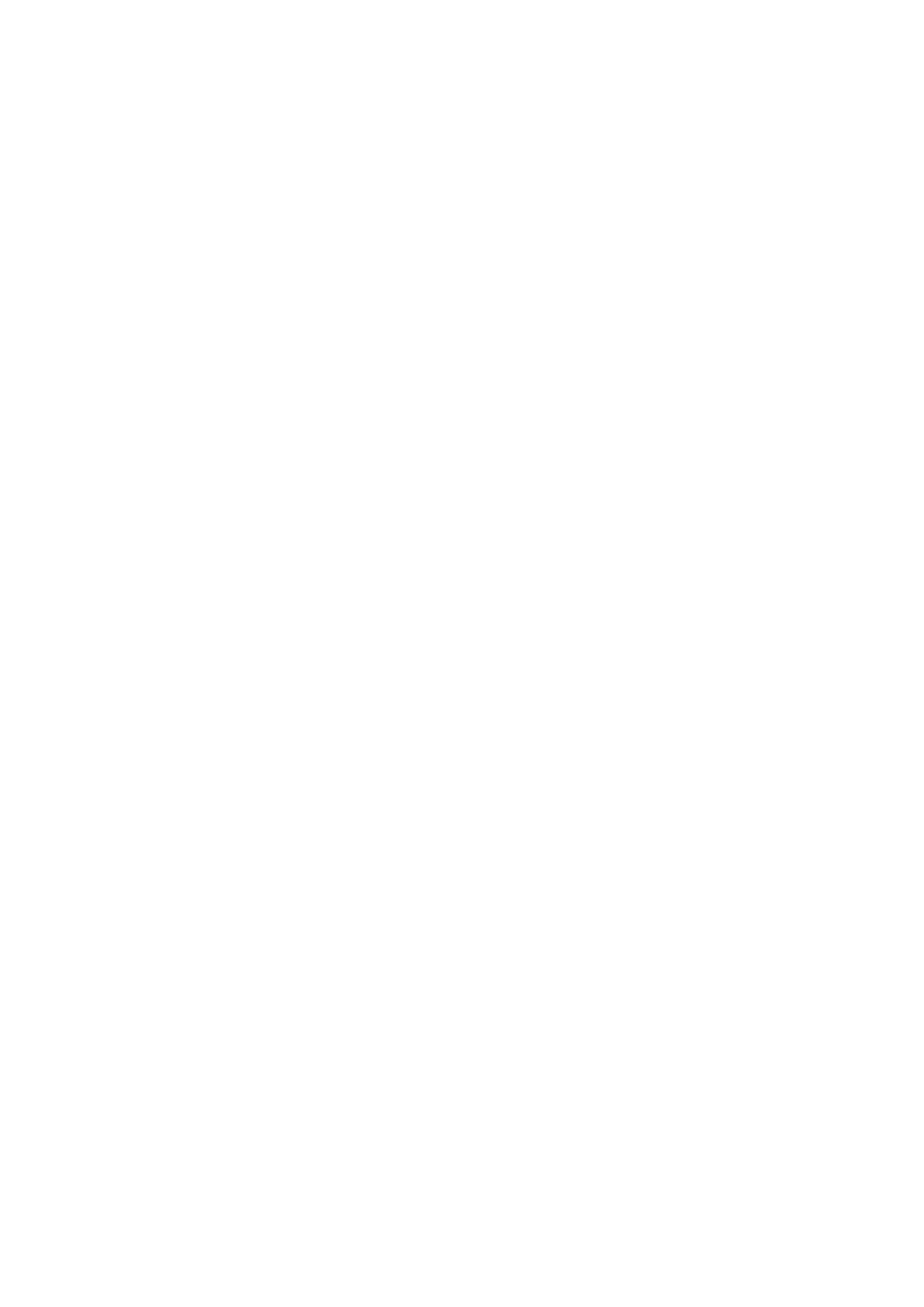

## Table of contents

| $\mathbf 1$    |                                                                                                 |                                                                                           |  |  |
|----------------|-------------------------------------------------------------------------------------------------|-------------------------------------------------------------------------------------------|--|--|
| $\overline{2}$ |                                                                                                 |                                                                                           |  |  |
|                | 2.1                                                                                             |                                                                                           |  |  |
|                | 2.2                                                                                             |                                                                                           |  |  |
|                | 2.2.1                                                                                           |                                                                                           |  |  |
|                | 2.2.2                                                                                           |                                                                                           |  |  |
|                | 2.2.3                                                                                           |                                                                                           |  |  |
|                | 2.3                                                                                             |                                                                                           |  |  |
|                | 2.4                                                                                             | Development of low CV gas quantities used for balancing purposes  19                      |  |  |
|                | 2.5                                                                                             |                                                                                           |  |  |
| 3              | Evaluation of gas quality conversion mechanism based on the indicators used for determining the |                                                                                           |  |  |
|                |                                                                                                 |                                                                                           |  |  |
|                | 3.1                                                                                             | Indicator 1: Virtual conversion quantities converted from high CV to low CV quality       |  |  |
|                |                                                                                                 |                                                                                           |  |  |
|                | 3.2                                                                                             | Indicator 2: Balancing quantities supplied/received for high CV gas to low CV gas         |  |  |
|                |                                                                                                 | conversion purposes relative to the total balancing gas quantities supplied/received .23  |  |  |
|                | 3.3                                                                                             | Indicator 3: Balancing gas quantities supplied/received for high CV to Low CV gas         |  |  |
|                |                                                                                                 | conversion purposes relative to the total low CV gas demand in the market area 24         |  |  |
|                | 3.4                                                                                             | Indicator 4: Low CV gas quantities purchased for balancing purposes relative to the total |  |  |
|                |                                                                                                 |                                                                                           |  |  |
| 4              |                                                                                                 |                                                                                           |  |  |
|                | 4.1                                                                                             |                                                                                           |  |  |
|                | 4.2                                                                                             |                                                                                           |  |  |
| 5              |                                                                                                 |                                                                                           |  |  |
|                | 5.1                                                                                             | Supply security risks dues to sharp drop in low CV gas production 31                      |  |  |
|                | 5.2                                                                                             |                                                                                           |  |  |
| 6              |                                                                                                 |                                                                                           |  |  |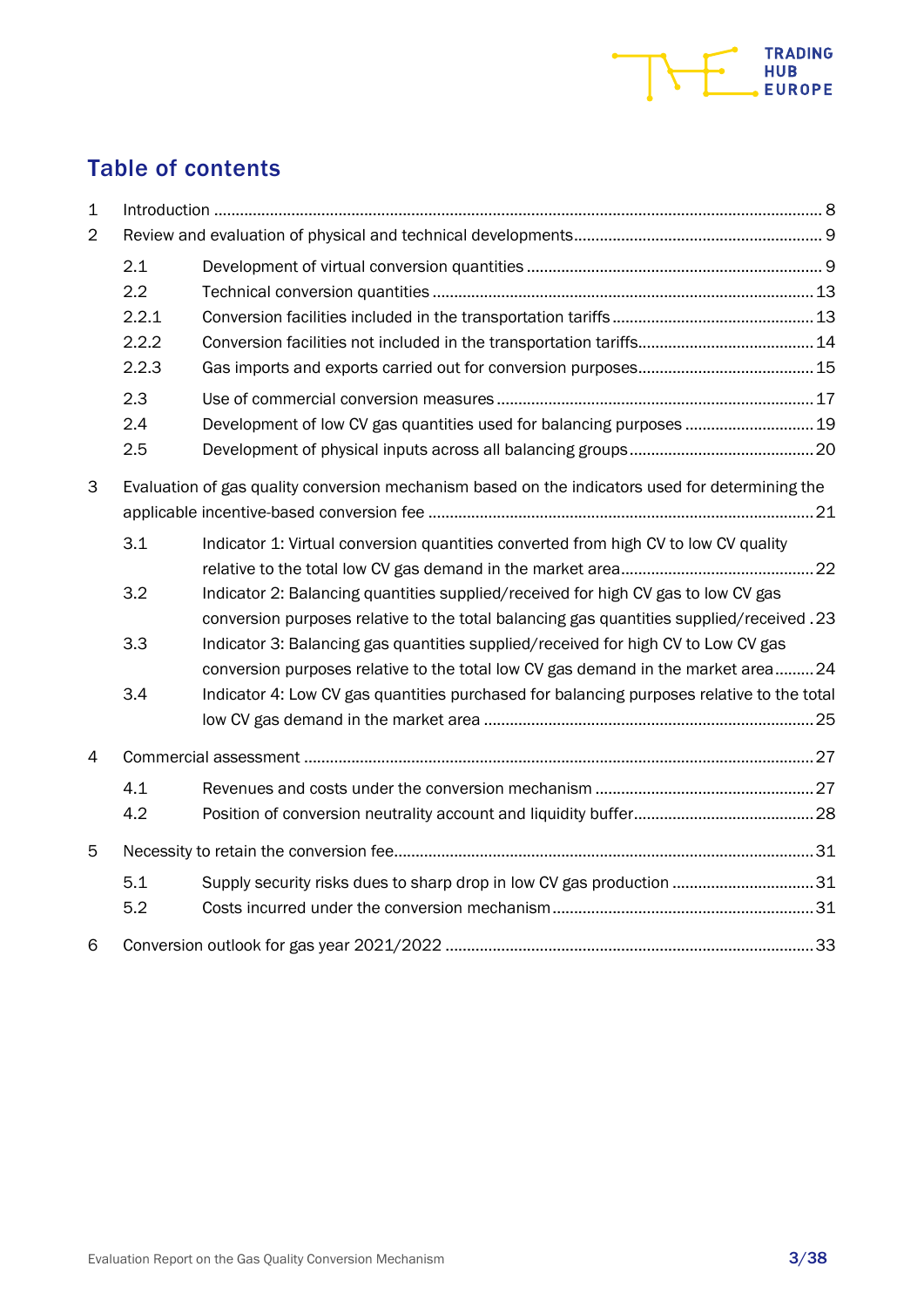

# List of figures

| Figure 5: Technical conversion quantities (not included in transportation tariffs) 15                       |  |
|-------------------------------------------------------------------------------------------------------------|--|
|                                                                                                             |  |
|                                                                                                             |  |
|                                                                                                             |  |
|                                                                                                             |  |
| Figure 10: System-wide virtual H→L conversion as a proportion of low CV gas demand22                        |  |
| Figure 11: Commercial conversion quantities as a proportion of total balancing quantities                   |  |
|                                                                                                             |  |
| Figure 12: Commercial conversion quantities as a proportion of low CV gas demand 24                         |  |
| Figure 13: Low CV gas SystemBuy quantities as a proportion of low CV gas demand25                           |  |
|                                                                                                             |  |
|                                                                                                             |  |
|                                                                                                             |  |
| Figure 17: Technical conversion quantities - included in transportation tariffs (incl. preliminary figures) |  |
|                                                                                                             |  |
| Figure 18: Technical conversion quantities - not included in transportation tariffs (incl. preliminary      |  |
|                                                                                                             |  |
| Figure 19: Gas imports and exports carried out for conversion purposes (incl. preliminary figures)35        |  |
|                                                                                                             |  |
|                                                                                                             |  |

## List of tables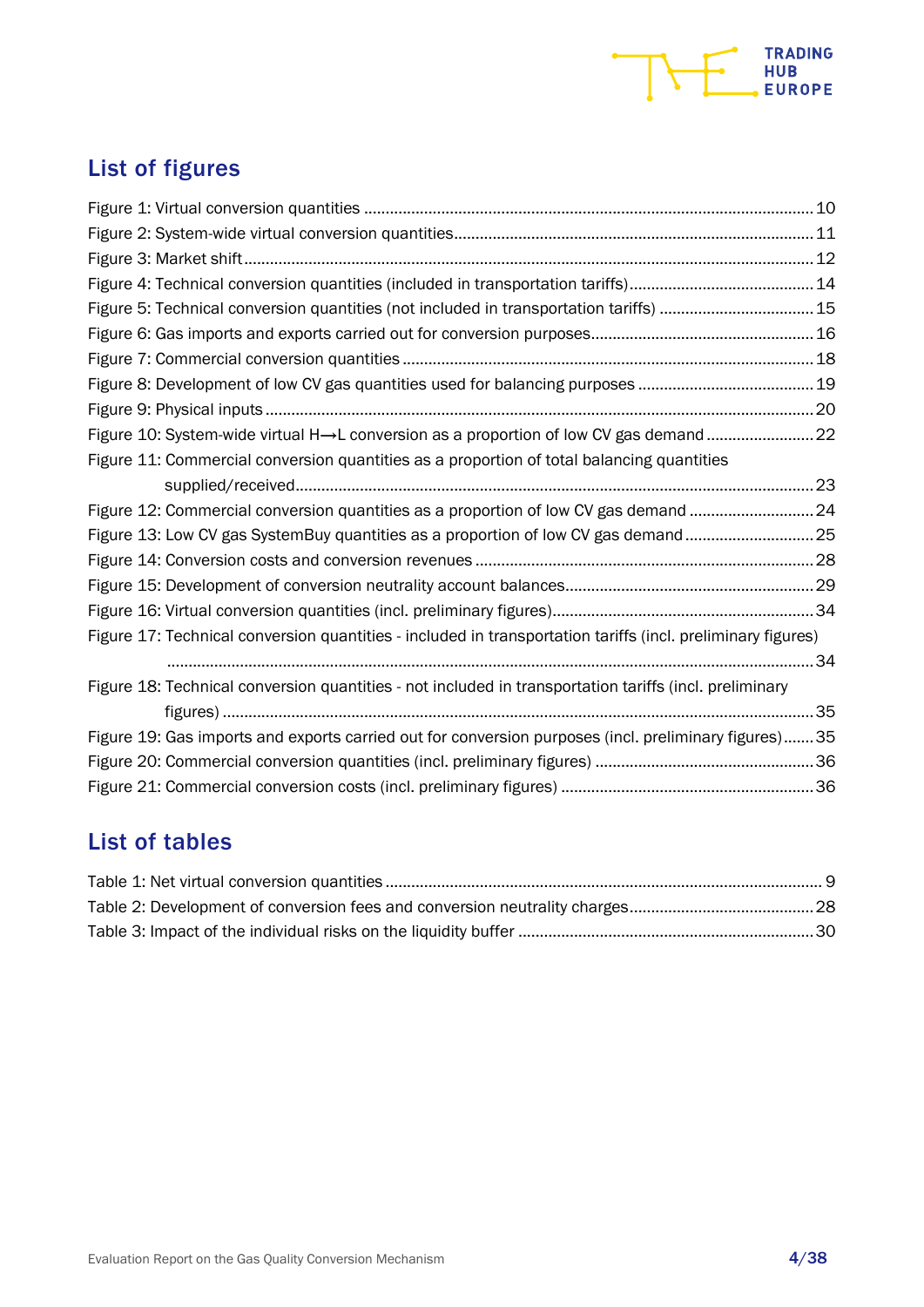

## List of abbreviations

| BK7           | <b>Ruling Chamber 7</b>                                                                         |
|---------------|-------------------------------------------------------------------------------------------------|
| <b>BNetzA</b> | <b>Federal Network Agency</b>                                                                   |
| <b>DZK</b>    | capacity subject to dynamic transport route restrictions" ("dynamisch zuordenbare Kapazitäten") |
| <b>FZK</b>    | capacity not subject to any transport route restrictions" ("frei zuordenbare Kapazitäten")      |
| <b>MAM</b>    | market area manager                                                                             |
| <b>NCG</b>    | NetConnect Germany GmbH & Co. KG                                                                |
| <b>OGE</b>    | Open Grid Europe GmbH                                                                           |
| <b>MBG</b>    | master balancing group                                                                          |
| <b>RLM</b>    | end customer with recorded demand measurement                                                   |
| <b>SLP</b>    | standard load profile end customer                                                              |
| TG            | Thyssengas GmbH                                                                                 |
| <b>THE</b>    | <b>Trading Hub Europe GmbH</b>                                                                  |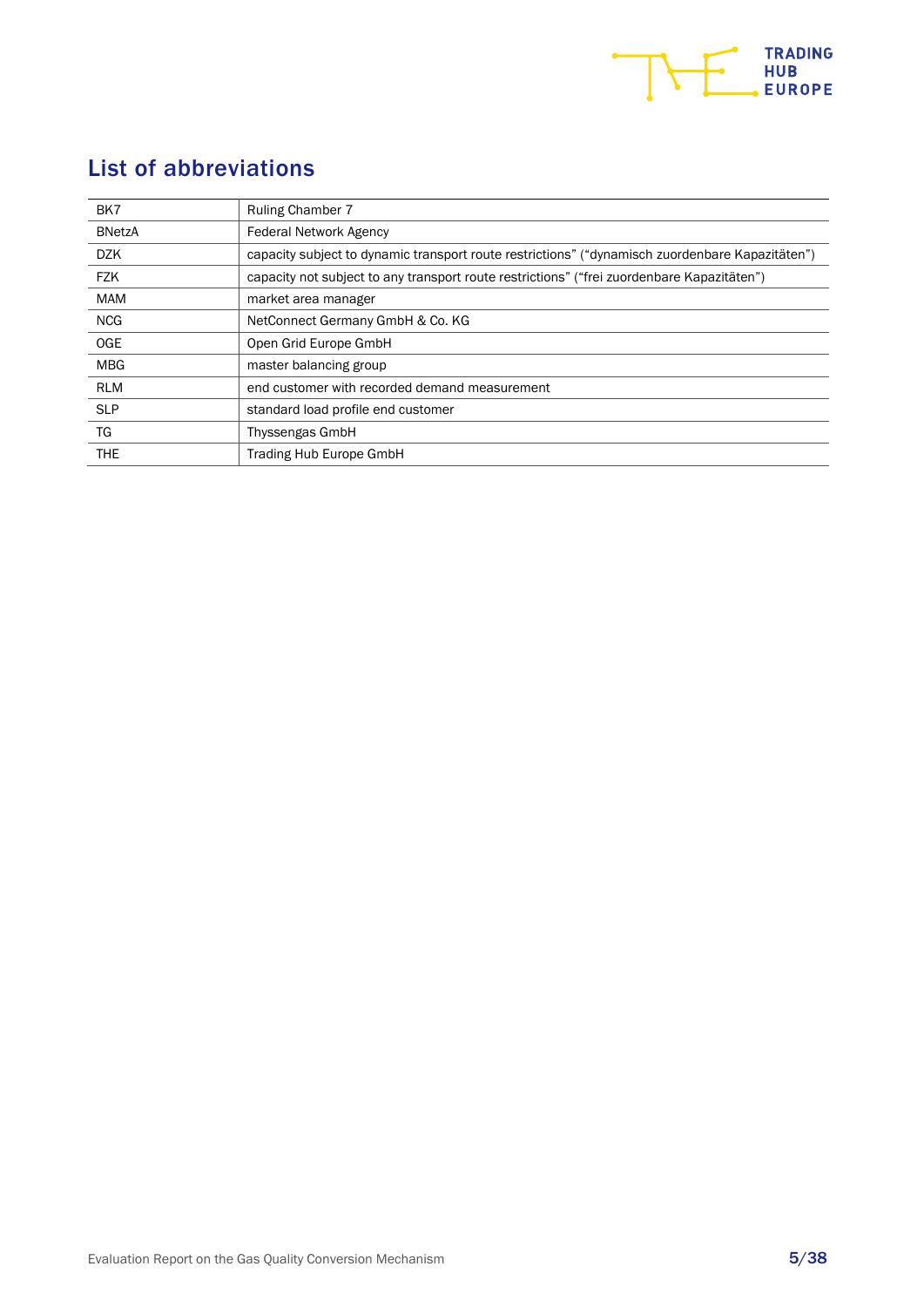

## **Definitions**

#### Virtual Conversion

The term Virtual Conversion refers to the quantity converted and invoiced for each balancing group portfolio under the cross-quality energy balancing mechanism, i.e., where the high CV and low CV gas balances determined for a master balancing group (MBG) have opposing signs, the lower of the two quantities (as measured in terms of their absolute values) is billed as the conversion quantity. Where low CV gas deficits are balanced out by means of high CV gas inputs, this is referred to as Virtual Conversion taking place in the direction from high CV to low CV quality (H to L). The opposite direction is defined as Virtual Conversion from low CV to high CV quality (L to H). The term Virtual Conversion may be used both for each (M)BG and for the aggregate Virtual Conversion quantity calculated as the sum of the Virtual Conversion quantities determined for all individual balancing groups.

#### System-wide Virtual Conversion Quantity

One of the alternative approaches for determining the actual overall conversion quantity: The Systemwide Virtual Conversion Quantity is calculated by summing all inputs and offtakes across all balancing group portfolios registered in the market area for which both high CV and low CV gas allocations are recorded, with these sums being calculated separately for each gas quality. If the resulting high CV and low CV gas balances are in opposite directions (different algebraic signs), then the lower of the two quantities (as measured in terms of their absolute values) represents the System-wide Virtual Conversion Quantity.

In this calculation all balancing group portfolios comprising at least one subordinate balancing group (SBG) for gas of a quality different from the gas quality of the relevant MBG are taken into account. Both the MBG and SBG must be actively used, i.e. both must have been allocated as receiving data for energy balancing purposes.

#### Commercial Conversion

In order to apply a commercial value to the System-wide Virtual Conversion Quantity the relevant figure is compared with the quantities of gas that were supplied/received as part of the market-based ("external") balancing actions taken on the day in question. For this purpose, it is assumed that quality-specific balancing sell transactions in the gas quality for which there is an oversupply and the quality-specific or locational balancing buy transactions in the quality for which there is an undersupply have been made for the purpose of Commercial Conversion, with the upper limit being represented by the System-wide Virtual Conversion Quantity.

#### Physical Conversion Quantity

One of the alternative approaches for determining the Actual Overall Conversion Quantity: Where balancing actions have been taken in opposite directions, i.e. where quality-specific (balancing criterion "Quality") or locational balancing buy transactions have been made in one gas quality whilst quality-specific or locational balancing sell transactions have been made in the other gas quality, the lower of the two quantities (as measured in terms of their absolute values) represents the actual overall conversion quantity.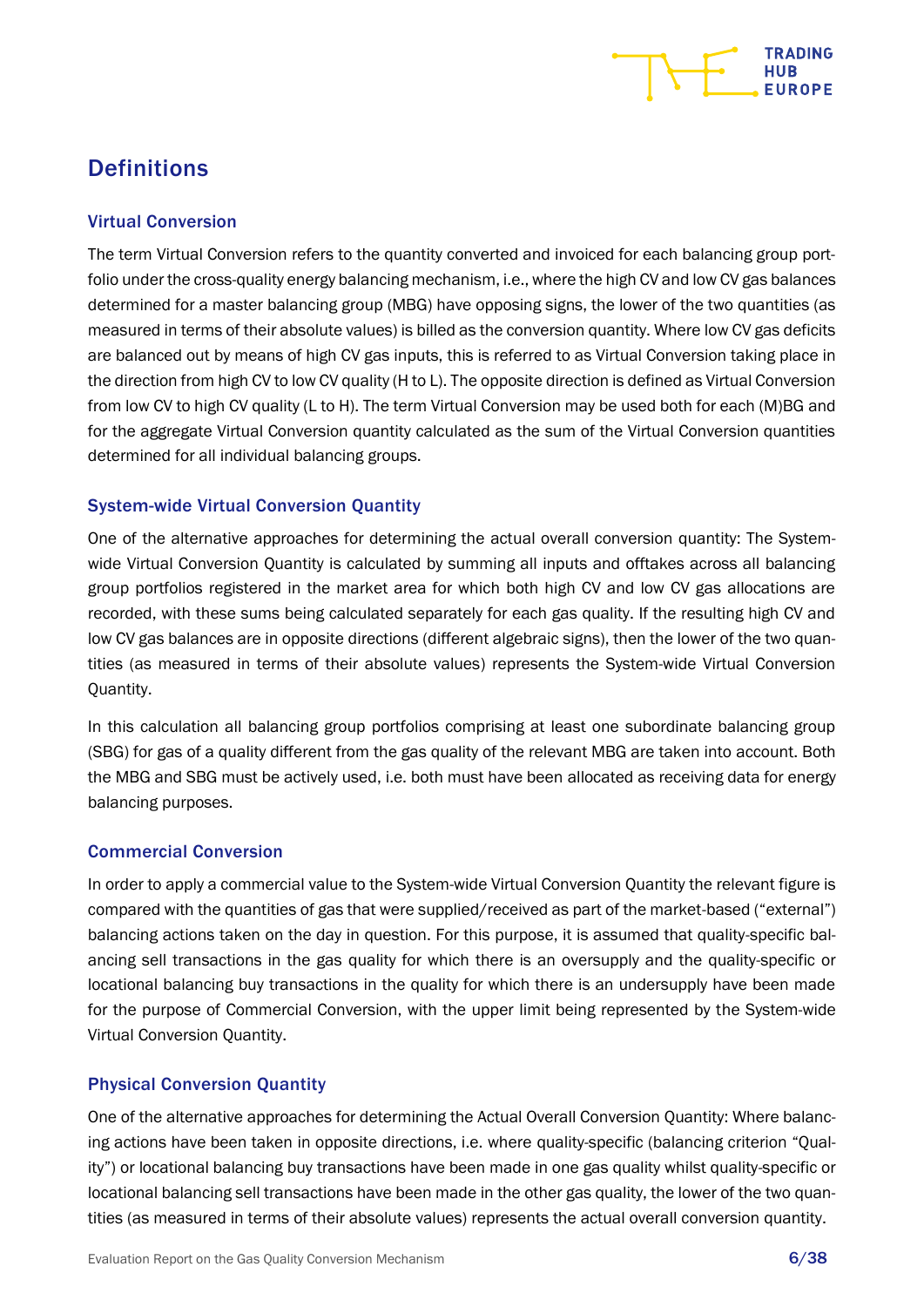

#### Actual Overall Conversion Quantity

Umbrella term for the quantity determined according to either the "system-wide virtual" approach (System-wide Virtual Conversion Quantity) or the "physical" approach (Physical Conversion Quantity).

#### Technical Conversion

Refers to the process of converting gas quality by means of technical measures, with a distinction being made between Technical Conversion measures that are already included in the relevant network operators' transportation tariffs and other Technical Conversion measures which are only available to the MAM at extra costs (for example Technical Conversion via Third-party Conversion Facilities or Gas Imports and Exports Carried out for Conversion Purposes). An example of a Technical Conversion measure already included in network operators' transportation tariffs is the conversion of gas in technical blending plants operated by the gas transmission system operators (TSOs), provided that their use is fully included in the respective transportation tariffs.

#### Gas Imports and Exports Carried Out for Conversion Purposes

Sub-set of a Technical Conversion measure; In this case, capacities for gas of different qualities are booked at two cross-border interconnection points with the Netherlands, and gas of one quality is shipped into the Dutch network while gas of the other quality is shipped back out form the Netherlands.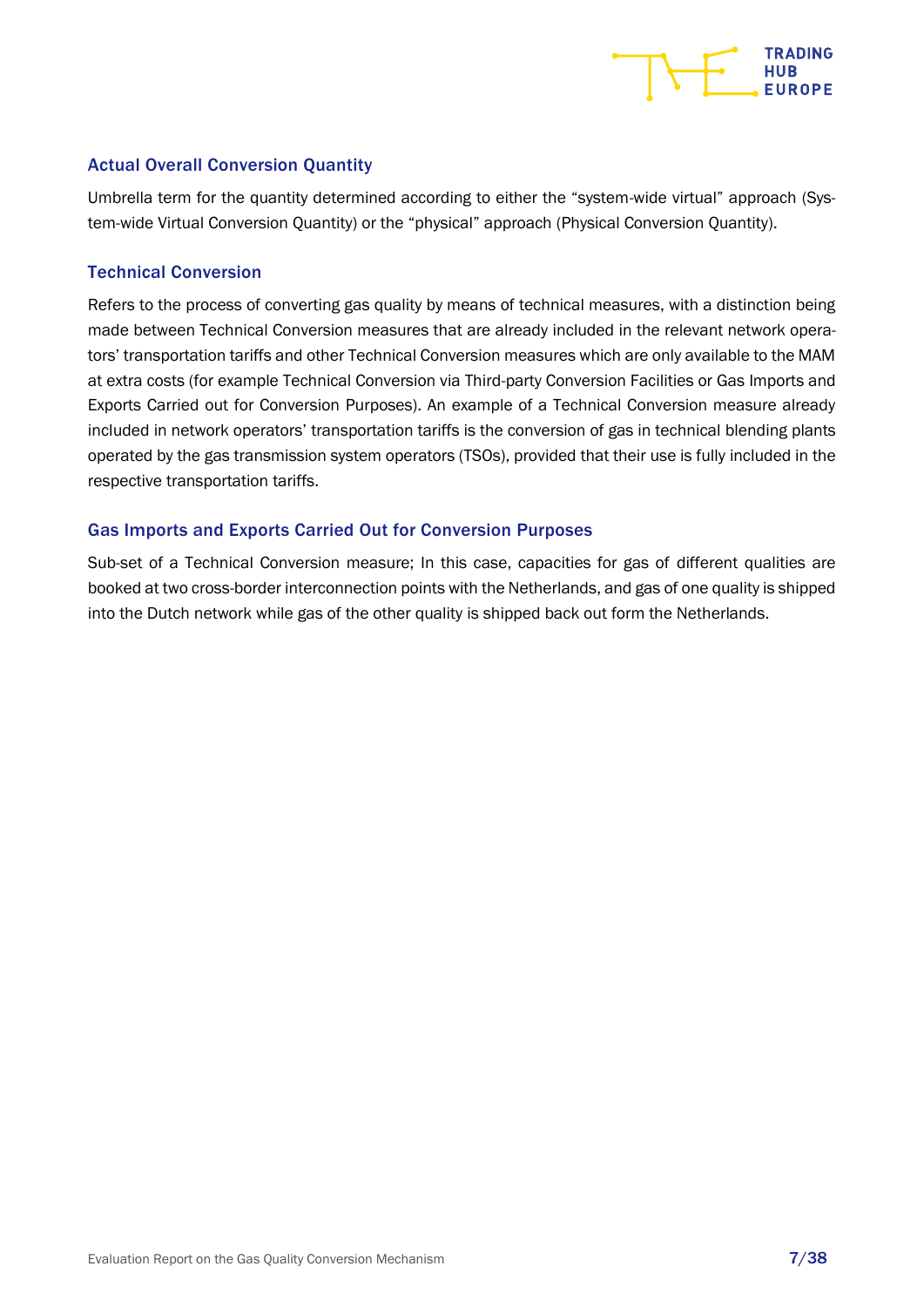

# <span id="page-7-0"></span>1 Introduction

As the operator of a multi-quality market area, Trading Hub Europe GmbH is subject to the rules of the gas quality conversion mechanism resulting from a decision dated 28 March 2012 (ref. BK7-11-002, hereinafter "Konni Gas"), which was amended by decision of 21 December 2016 (ref. BK7-16-050, hereinafter "amended Konni Gas ruling").

For the respective balancing group managers, a multi-quality market area essentially means that inputs and offtakes of different gas qualities can be carried out in a balancing group portfolio and thus have to be balanced across qualities. Physically, however, even in a multi-quality market area, the separate high CV gas and low CV gas network areas must continue to be operated separately with the respective gas quality.

THE has an obligation under the original as well as the amended Konni Gas rulings to submit an annual report on the development and evaluation of the conversion mechanism by 1 February of each year. The evaluation report provides a review of the completed gas years, with THE acting as the successor to the two market area managers GASPOOL Balancing Services GmbH and NetConnect Germany GmbH & Co. KG. This evaluation report therefore describes the conversion developments in the two old GASPOOL and NCG market areas and sets out the reasons why we believe that a conversion fee is still necessary for the conversion of gas from high CV to low CV quality (H to L).

The period considered in this report covers all full-year conversion periods in accordance with the amended Konni Gas ruling, starting on 1 October 2017. It mainly allows for the H-to-L conversion fee to be retained permanently, and no conversion fee is applied any longer for the conversion of gas from low CV to high CV quality (L to H). The conversion fee is determined using an incentive-based approach. On the one hand, the market must be given sufficient incentive to take advantage of the virtual conversion option in the multi-quality market area. On the other hand, it is important to avoid a situation where the market area manager (MAM) becomes the main buyer of low CV gas in the course of its balancing activities as a result of the commercial conversion measures it has to take.

This report is structured as described below:

In Chapter [2](#page-8-0) we examine the development of the virtual and technical as well as the actual overall conversion quantities in our market area. Chapter [3](#page-20-0) describes the developments identified above using the indicators introduced to determine the incentive-based conversion fee. Chapter [4](#page-26-0) outlines the commercial aspects of the conversion mechanism, i.e., the aspects related to the development of the relevant costs and revenues including the current position of our conversion neutrality account, with particular reference to the liquidity buffer. In Chapter [5](#page-30-0) we provide an analysis of the reasons why we believe that it is necessary to retain the conversion fee. Chapter [6](#page-32-0) provides an outlook on the development of the conversion system in the single German market area for the current gas year.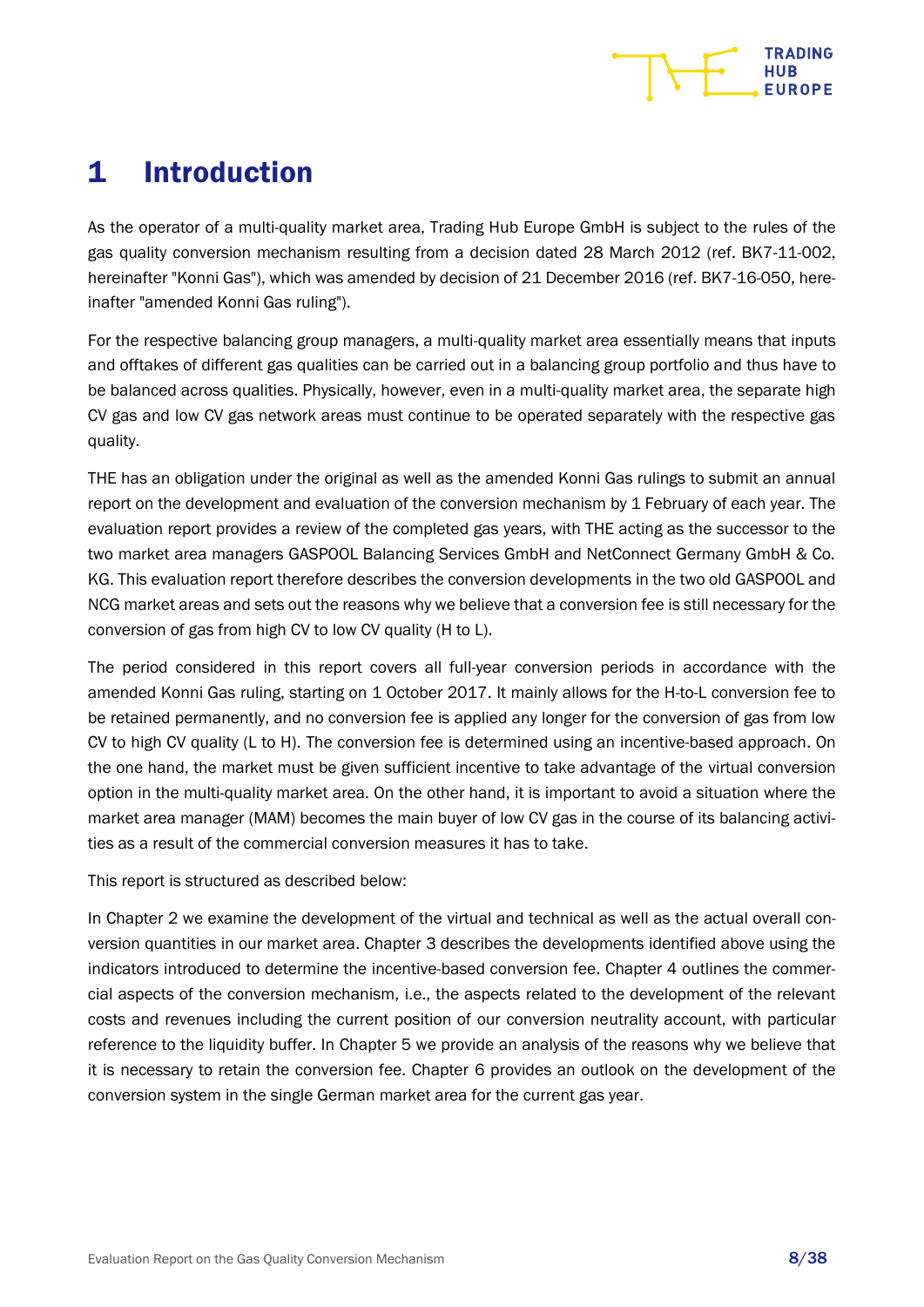# <span id="page-8-0"></span>2 Review and evaluation of physical and technical developments

## <span id="page-8-1"></span>2.1 Development of virtual conversion quantities

Market participants' use of the virtual conversion mechanism has varied greatly since the introduction of the multi-quality market areas on 1 April 2011 (for further information, please refer to the evaluation reports of the previous market area managers GASPOOL Balancing Services and NetConnect Germany).

As part of the amendment to the Konni Gas ruling, the previous conversion fee was abolished for the direction from low CV gas to high CV gas (i.e., the supply of high CV gas to low CV gas exit points); this fee is now charged only in the direction from high CV gas to low CV gas (the supply of low CV gas to high CV gas exit points). With the conversion fee for the direction from low CV gas to high CV gas down to zero, this direction clearly predominated when aggregated across both market areas in the gas years up to and including GY 2019/20. Virtual conversion in the direction from high CV gas to low CV gas essentially took place in the winter months and was comparatively moderate. In GY 2020/21, the net conversion direction was reversed for the first time, so that the direction from high CV gas to low CV gas predominated. [Table 1](#page-8-2) shows the conversion fees per market area for each gas year and the calculated net conversion volumes for the single German market area.

[Figure](#page-9-0) 1 provides an overview of the virtual conversion quantities for the two old market areas, with the dark colours representing the quantities in the direction from high CV gas to low CV gas and the light colours representing the opposite direction from low CV gas to high CV gas.

#### Quantity analysis in the direction from high CV gas to low CV gas

After the steady decline in virtual conversion quantities in the direction from high CV gas to low CV gas since the introduction of the amended Konni Gas ruling (aggregated over both market areas from 22 TWh to 15 TWh to 12 TWh (GY 17/18, 18/19, 19/20)), the last gas year showed a significant increase in the two old market areas to more than 41 TWh overall. In the NCG market area, this increase was essentially limited to the winter months of December 2020 to February 2021 while in the GASPOOL market area, this trend was observed throughout the year with the exception of the summer months of June to August 2021. For the GASPOOL market area, the quantity of 15 TWh represents the highest annual quantity since the introduction of the conversion system, while in the NCG market area, the quantity of 26 TWh is second only to the annual quantity of 30 TWh in gas year 2015/16 (even though this was recorded over a significantly shorter period: three months in GY 2020/21 compared to over five months in 2016).

| <b>Conversion period</b> | Conversion fee $H\rightarrow L$            | Net virtual conversion quantity | Direction of conversion (net) |
|--------------------------|--------------------------------------------|---------------------------------|-------------------------------|
| 1.10.2017 - 30.09.2018   | GASPOOL: 0.45 EUR/MWh<br>NCG: 0.45 EUR/MWh | 10,037 GWh                      | $L \rightarrow H$             |
| 1.10.2018 - 30.09.2019   | GASPOOL: 0.45 EUR/MWh<br>NCG: 0.45 EUR/MWh | 37.055 GWh                      | $L \rightarrow H$             |
| 1.10.2019 - 30.09.2020   | GASPOOL: 0,42 EUR/MWh<br>NCG: 0.45 EUR/MWh | 28.841 GWh                      | $L \rightarrow H$             |
| 1.10.2020 - 30.09.2021   | GASPOOL: 0.39 EUR/MWh<br>NCG: 0.45 EUR/MWh | 24.176 GWh                      | $H \rightarrow L$             |

<span id="page-8-2"></span>Table 1: Net virtual conversion quantities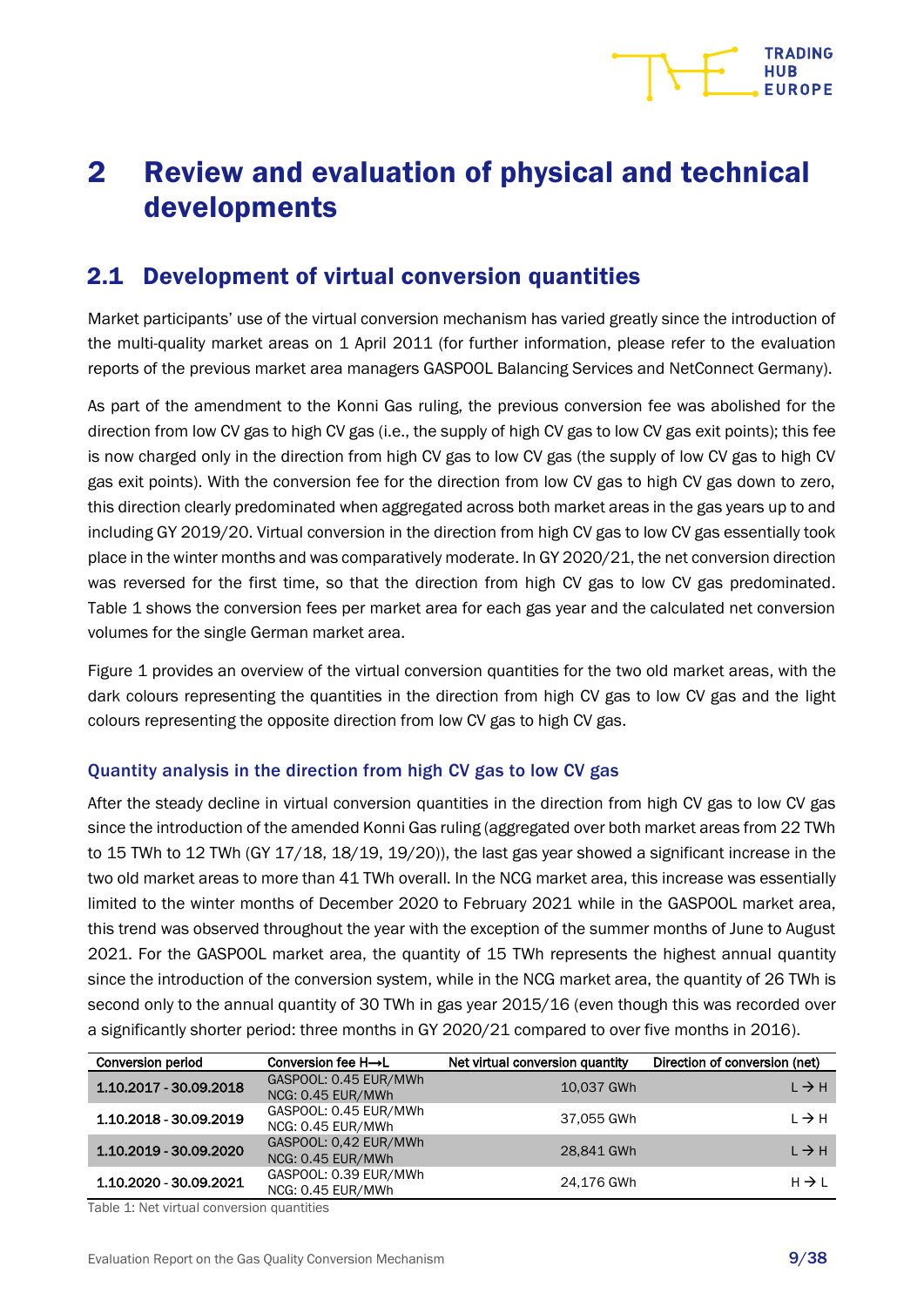

#### Quantity analysis in the direction from low to high CV gas

While the virtual conversion quantities in the direction from low CV gas to high CV gas were regularly at a very high level of 30 TWh to over 50 TWh throughout Germany in the gas years after the abolition of the conversion fee, they fell to 17 TWh in the last gas year (2020/21). The drop is primarily due to the change in quantities in the NCG market area, as the virtual conversion quantities in the GASPOOL market area remained relatively constant at 5 TWh (GY 18/19) to 7 TWh (GY 2019/20 and 20/21) in all four years under review. The high conversion rates in the direction from low CV gas to high CV gas regularly observed in the NCG market area between April and September with monthly quantities reaching more than 7 TWh in some cases and annual quantities reaching more than 45 TWh were almost completely absent in 2021. Only from June to August did the quantities increase to a moderate 1.5 to 2 TWh per month, resulting in a total of only 10 TWh of virtual conversion for the entire GY 2020/21.



#### **Virtual conversion**

<span id="page-9-0"></span>Figure 1: Virtual conversion quantities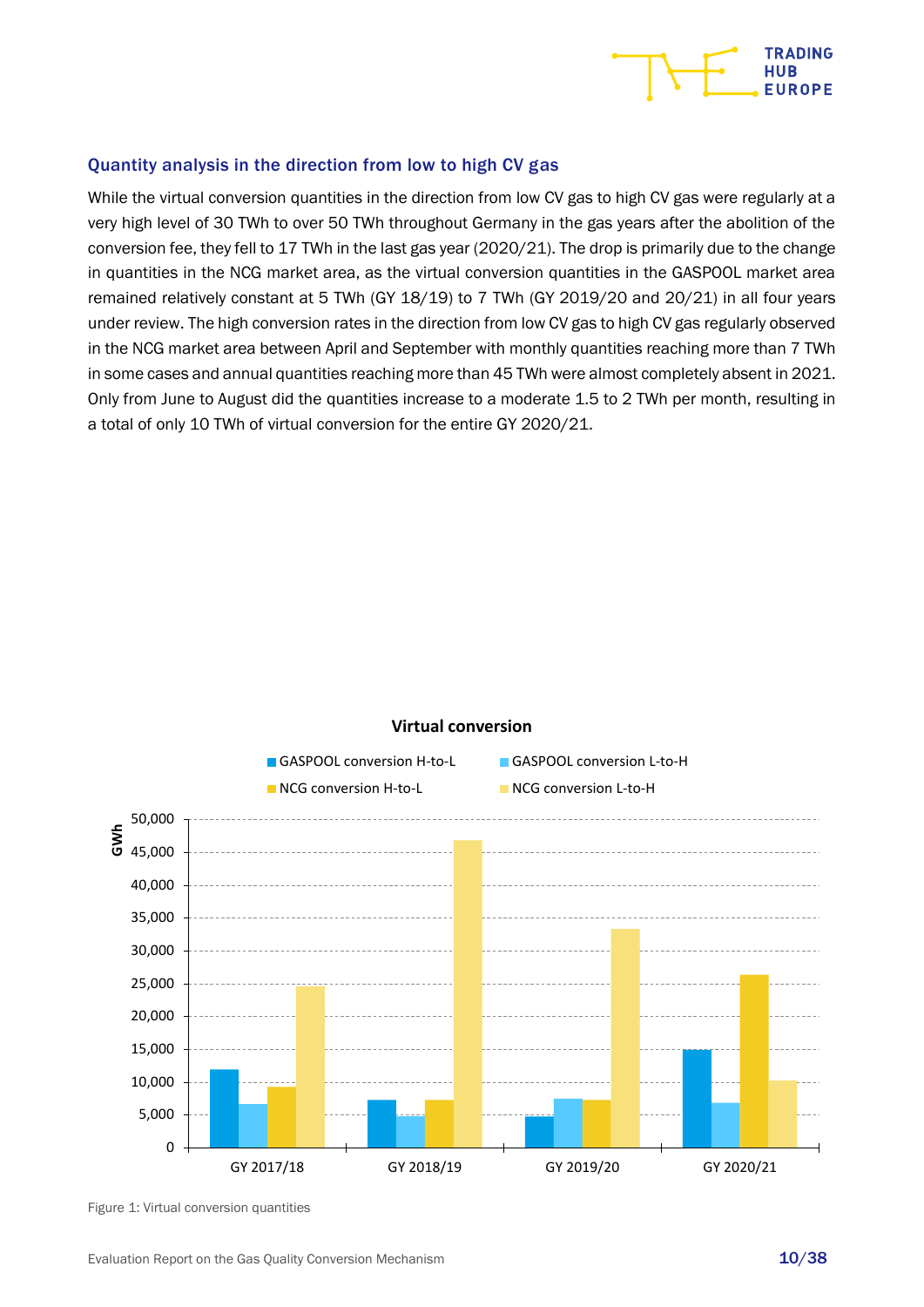

#### System-wide virtual conversion

System-wide virtual conversion follows virtual conversion with slightly lower quantities due to netting effects. Only in GASPOOL's market area are last year's system-wide conversion quantities significantly lower than the virtual conversion quantities, which is mainly due to the high H to L conversion rates throughout the year because in the summer months a large part of the market continued to convert in the usual direction from low CV gas to high CV gas and the two effects compensate each other on a daily basis.

[Figure](#page-10-0) 2 shows the system-wide virtual conversion quantities (actual conversion) for the two old market areas with the dark colours representing the quantities in the direction from high CV gas to low CV gas and the light colours representing the opposite direction from low CV gas to high CV gas.

#### Market shift

A market shift from low CV to high CV quality (L to H) refers to a situation where exit points using high CV gas are supplied via inputs of low CV gas. The reverse applies where a market shift occurs from high CV to low CV quality (H to L). When comparing the related percentages, it should be noted that total gas demand in the high CV sectors of the network area significantly exceeds total gas demand in the low CV sectors, among other reasons due to the sheer size of the network area and the transit quantities. Moreover, about two thirds of the total German low CV gas network is in the old NCG market area and only one third in the old GASPOOL market area.



#### **System-wide virtual conversion**

<span id="page-10-0"></span>Figure 2: System-wide virtual conversion quantities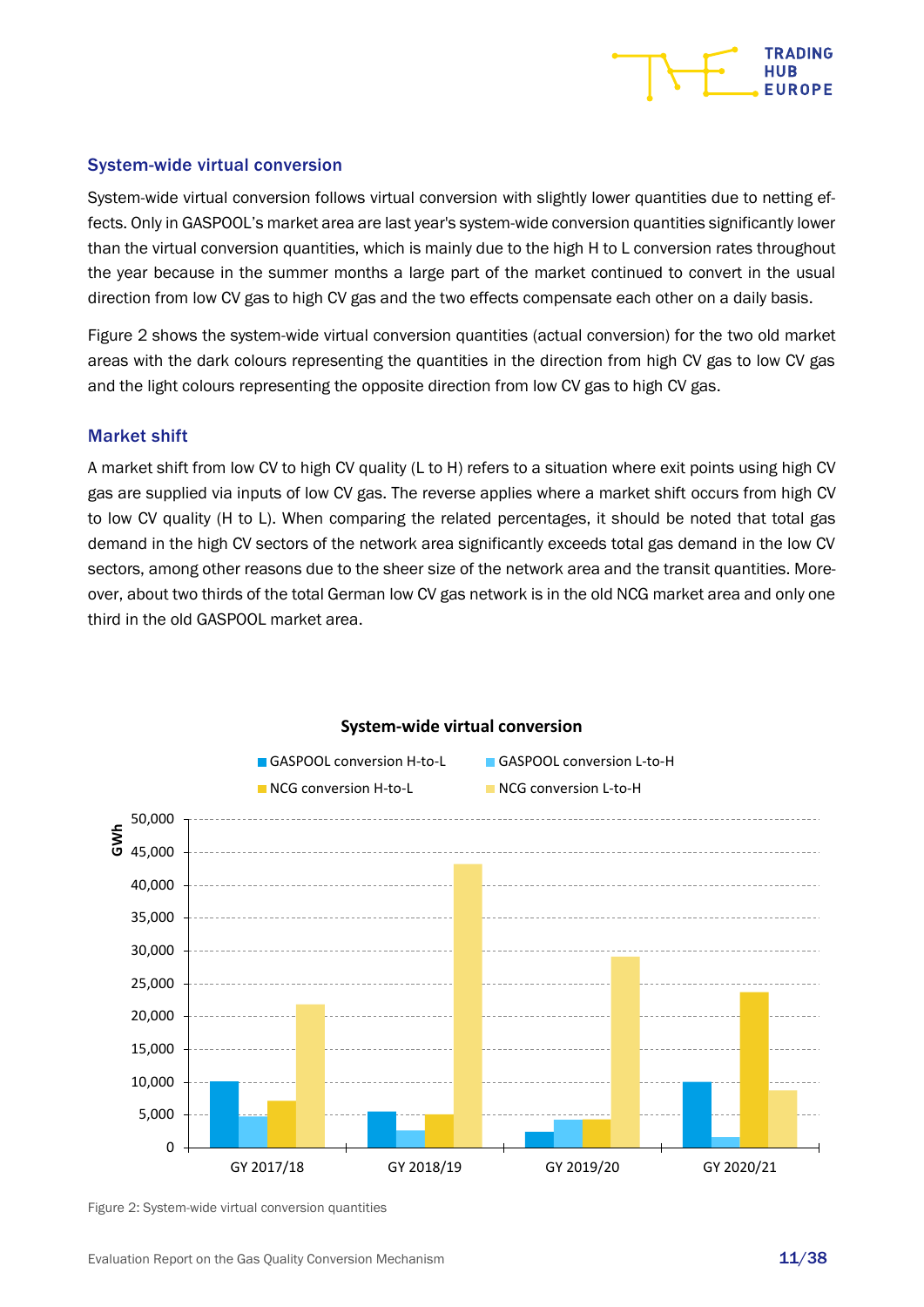

Since, apart from a slight downward trend which is due to the market area conversion, the exit quantities develop relatively uniformly, the changes in virtual conversion quantities are reflected in the market shift in a similar way. For the direction from high CV gas to low CV gas, there is a clear increase to approx. 20 % per market area, so the previous highest market shift of approx. 20 % in the NCG market area in GY 2015/16 is thus reached. At the same time, the market shift in the opposite direction from low to high CV gas towards high CV gas sales in the two old market areas also falls significantly to 0.7 % (GASPOOL) and 1.5 % (NCG), respectively.

[Figure](#page-11-0) 3 shows the development of the market shift for each old market area, with the dark colours representing the quantities in the direction from high CV gas to low CV gas and the light colours representing the opposite direction from low CV gas to high CV gas.



#### **Market shift**

<span id="page-11-0"></span>Figure 3: Market shift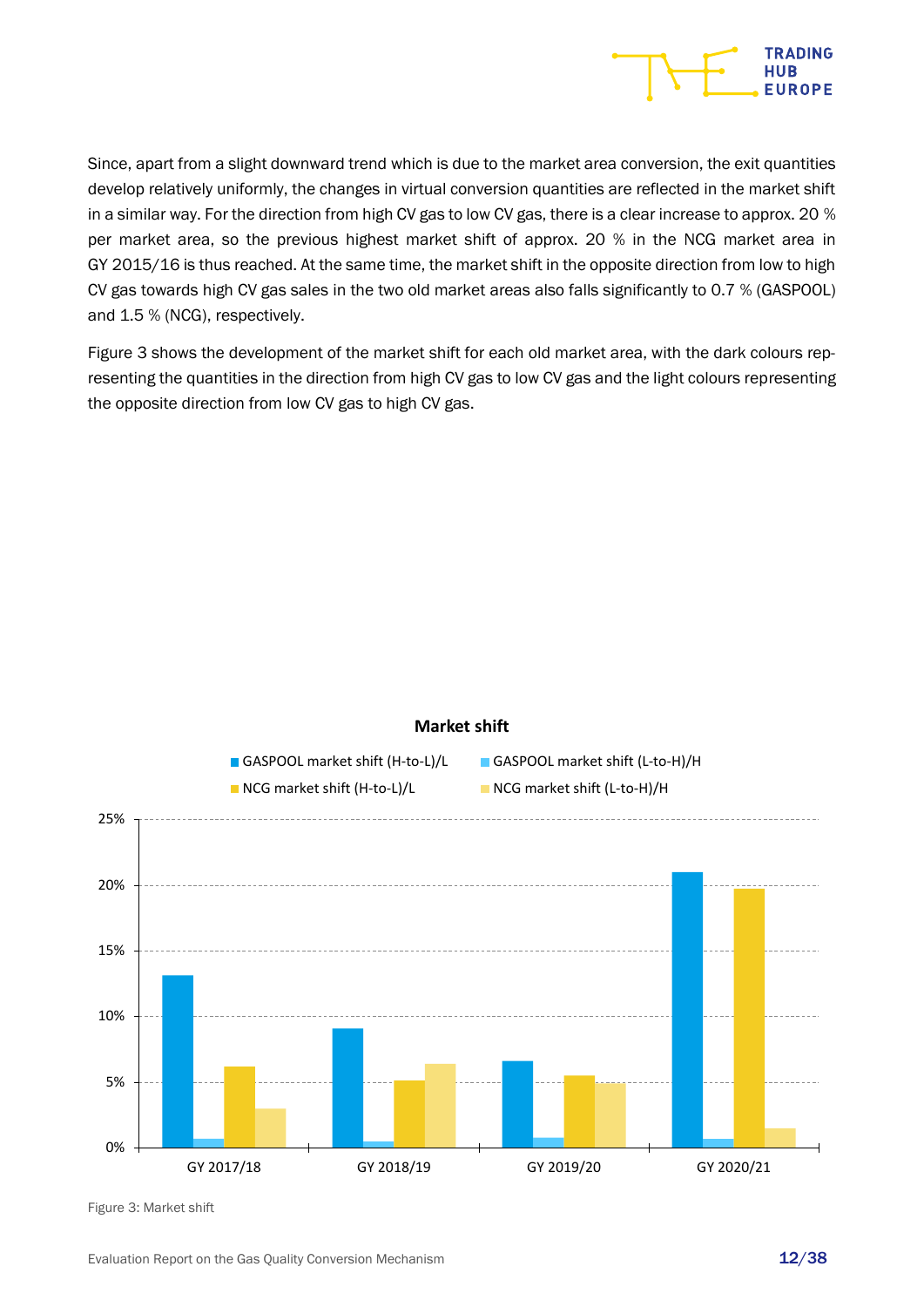

## <span id="page-12-0"></span>2.2 Technical conversion quantities

Technical conversion includes the use of technical conversion facilities, which are already included in the transportation tariffs and facilities which are not included in the transportation tariffs, as well as the booking of reverse capacities to and from the Netherlands. Given that the conversion facilities that are included in network operators' transportation tariffs can be used by THE free of charge, they have to be deployed first, subject to their availability.

The TSOs generally use these conversion facilities for the purpose of maintaining system stability in the high and low CV network areas. They do not explicitly deploy for virtual conversion activities in the market. We follow a computational approach to determine what proportion of the quantities converted in the available technical conversion facilities can be attributed to the Konni Gas mechanism. To do so, we calculate the difference between the system-wide virtual conversion quantity and the commercial conversion quantity for each day, compare it with the quantity technically converted on the same day and then apply the minimum of these two quantities.

Swaps between TSOs, which can help reduce the market area's technical conversion needs, were not taken into account in projecting the future technical conversion quantities. Such swaps represent capacity-related measures that result in an exchange of gas quantities at certain system interconnection points and that are carried out with a view to ensuring certain gas flows. Swaps can be used to either avoid that technical conversion facilities need to be used in the first place or to reduce the quantities to be converted in these facilities.

### <span id="page-12-1"></span>2.2.1 Conversion facilities included in the transportation tariffs

In the old NCG market area, technical conversion facilities are currently provided by Open Grid Europe GmbH (OGE) and Thyssengas GmbH (TG). OGE can use its gas blending plant in Werne to add both low CV gas to the high CV system and high CV gas to the low CV system. In addition, OGE has a blending plant at its site in Scheidt which can be used to add low CV gas to the high CV system. TG has a gas-air blending plant located in Broichweiden. The facility adds air to high CV gas in order to obtain low CV gas.

In the old GASPOOL market area, Gasunie Deutschland Transport Services GmbH has blending capacity in its own network (both in the H-to-L direction and in the L-to-H direction direction), while Nowega GmbH has a conditioning plant (in the H-to-L direction) linking it to GASCADE Gastransport GmbH.

The increased technical conversion activities in the Dutch gas transmission system, where high CV gas is converted to low CV gas through the addition of nitrogen as a substitute for the reduced output from the Groningen field, have a limiting effect on the technical conversion capacity from high CV gas to Low CV gas in the old NCG market area which is dominated by imports from the Netherlands. As nitrogen is added, the Wobbe Index of the low CV gas received from the Netherlands rises, resulting in a higher gross calorific value and therefore only small quantities of high CV gas may be added to the low CV gas. In the old GASPOOL market area, these restrictions are not so significant due to the high proportion of natural gas produced in Germany. The opposite conversion direction from low CV to high CV quality is not affected by this development.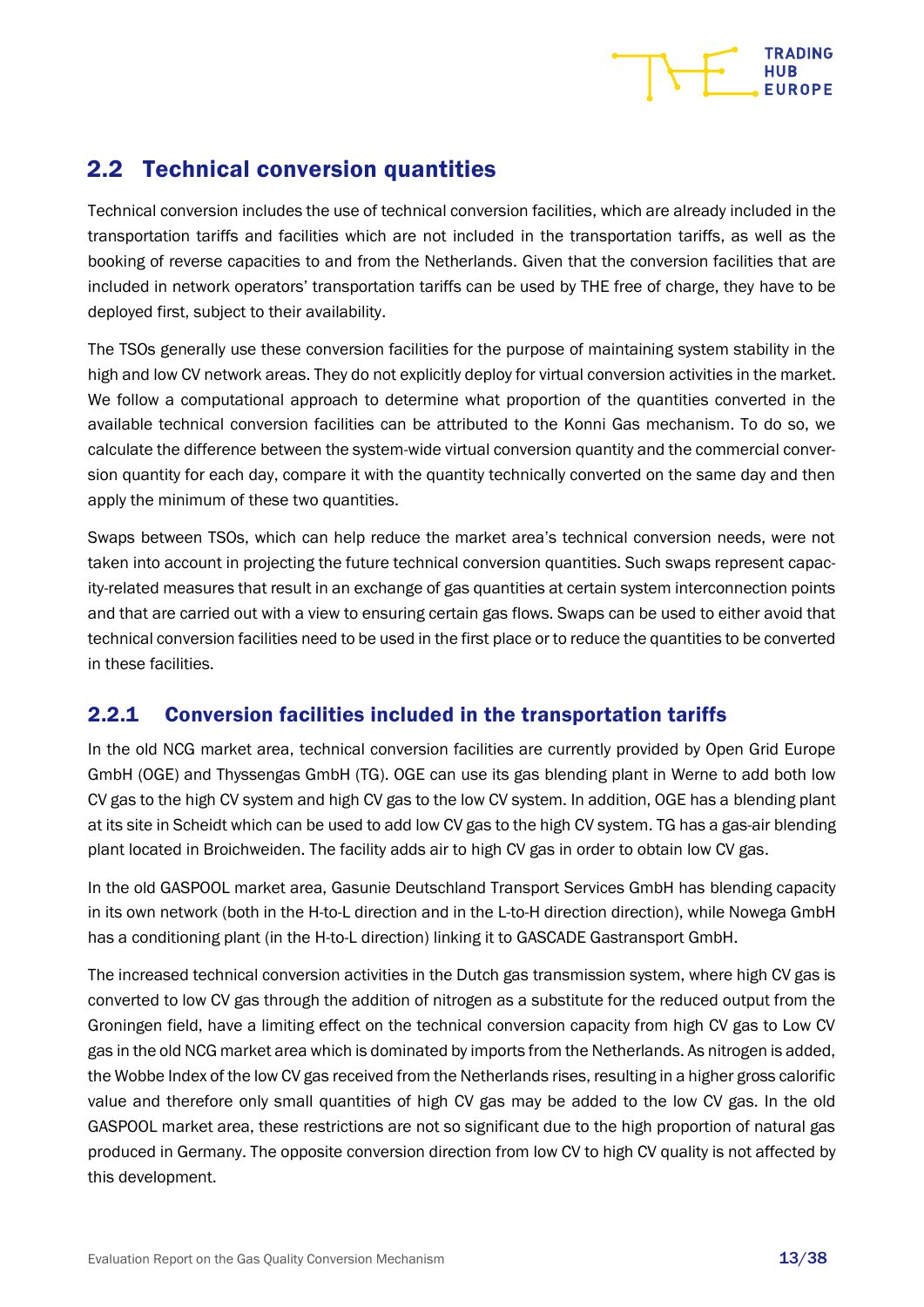

[Figure](#page-13-1) 4 shows the quantities of the technical conversion facilities allocated to the conversion system which have already been taken into account in the transportation tariffs for the past gas years for each old market area. Dark colours represent the quantities in the direction from high CV gas to low CV gas, while light colours represent the opposite direction from low CV gas to high CV gas.

In accordance with the predominant conversion direction from high CV gas to low CV gas, the share of the gas quantity technically converted in this direction is also increasing. Due to the limited blending potential of the OGE facilities described above, the blending facilities in the old GASPOOL market area account for a large part of the quantity.

#### <span id="page-13-0"></span>2.2.2 Conversion facilities not included in the transportation tariffs

Since January 2018, a technical conversion plant located in the Nowega GmbH network has also been used for conversion measures in the GASPOOL market area. This technical conversion plant, which produces low CV gas by adding nitrogen to the high CV gas, is not fully included in the network operators' transportation tariffs. No arrangements are currently in place in the NCG market area between NCG or THE and third parties that would permit the use of any technical conversion facilities that are not already included in the network operators' transportation tariffs. THE is reviewing whether and to what extent additional technical conversion capacity operated by third parties could be made available to THE and on what contractual terms.



#### **Technical conversion quantities (included in transportation tarriffs)**

<span id="page-13-1"></span>Figure 4: Technical conversion quantities (included in transportation tariffs)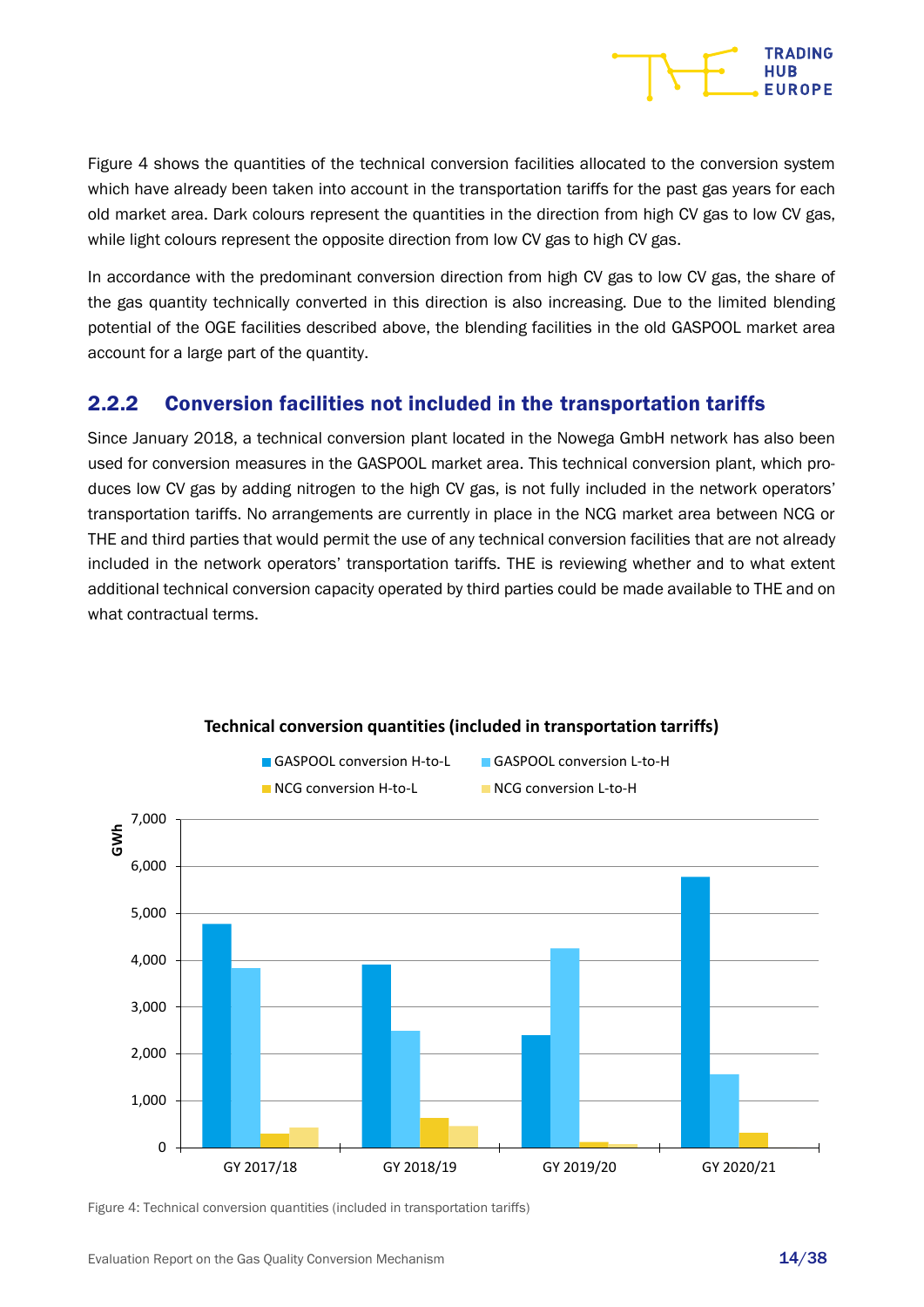

In gas year 2020/21, use of the facility was around 80 GWh which corresponds roughly to the average level of the four gas years considered. However, this is only a small proportion compared to the quantities of over 6,000 GWh of the facilities already included in the network operators' transportation tariffs.

[Figure](#page-14-1) 5 shows the technical conversion quantities of the previous gas years whose costs were not already included in the network operators' transportation tariffs for each old market area; no third-party facilities were used in the NCG market area. Given the current technical circumstances, conversion can only take place in the direction from high CV gas to low CV gas.

#### <span id="page-14-0"></span>2.2.3 Gas imports and exports carried out for conversion purposes

One of the examples of technical conversion measures not covered by network operators' transportation tariffs cited by the Federal Network Agency in its Konni Gas ruling is the market area managers' option to export high CV gas to the Netherlands during the course of a day whilst simultaneously importing the same quantity of low CV gas from the Netherlands, which is what we mean by "Gas imports and exports carried out for conversion purposes". This conversion method cannot be considered a technical conversion measure in the strictest sense as it does not involve a modification of the physical composition of the gas itself but rather an exchange of gas quantities of different gas qualities between the market areas involved.

In order to be able to carry out such gas imports and exports for conversion purposes, THE has to book transportation capacity at interconnection points between the high CV and low CV network sectors of a German market area and the Netherlands, with capacity to be booked on a short-term basis where and



#### **Technical conversion quantities (not included in transportation tarriffs**

<span id="page-14-1"></span>Figure 5: Technical conversion quantities (not included in transportation tariffs)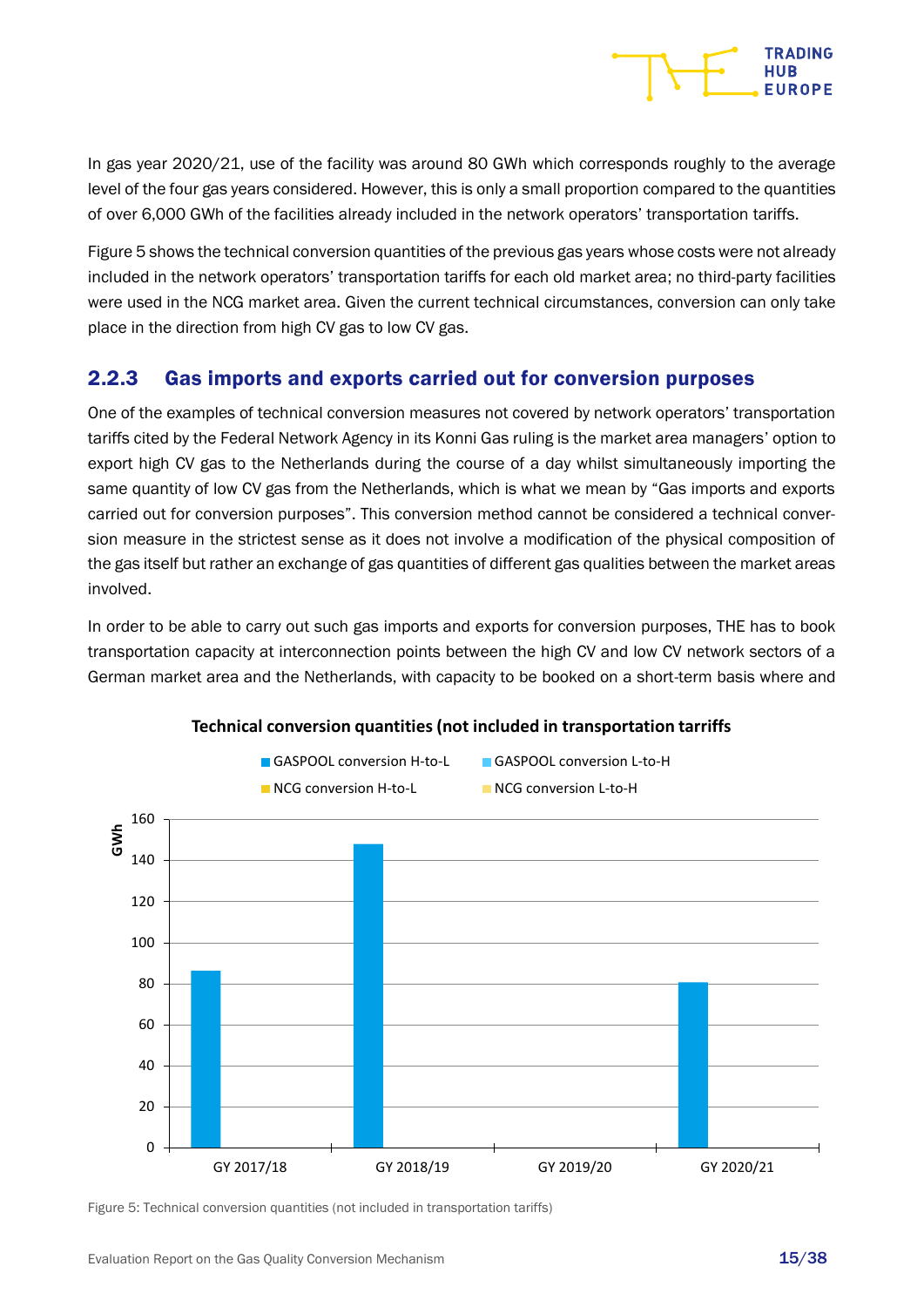

to the extent possible. In order to be able to decide based on cost considerations whether to export and import gas for conversion purposes or whether to take commercial conversion measures, we have to compare in each case the transportation costs associated with the gas imports and exports we carry out for conversion purposes with the commodity costs we incur at that time for taking the corresponding commercial conversion measures.

Gas imports and exports for conversion purposes as a commercial technical conversion measure are always used when the booking of capacities into and out of the Netherlands results in lower overall costs than the corresponding purchase and sale of balancing gas in opposite directions. This measure has been in use since 2018 and has so far accounted for a very small part of total conversion.

[Figure](#page-15-0) 6 shows the gas imports and exports carried out for conversion purposes during the last few gas years for each market area. Dark colours represent the quantities in the direction from high CV gas to low CV gas while light colours represent the opposite direction from low CV gas to high CV gas (up until now, however, gas imports and exports carried out for conversion purposes have only taken place in the direction from high CV gas to low CV gas).

Even if the highest usage to date of approx. 90 GWh across both market areas was recorded in the 2020/21 gas year, the share of gas imports and exports carried out for conversion purposes remains very small.



#### **Gas imports and exports carried out for conversion purposes**

<span id="page-15-0"></span>Figure 6: Gas imports and exports carried out for conversion purposes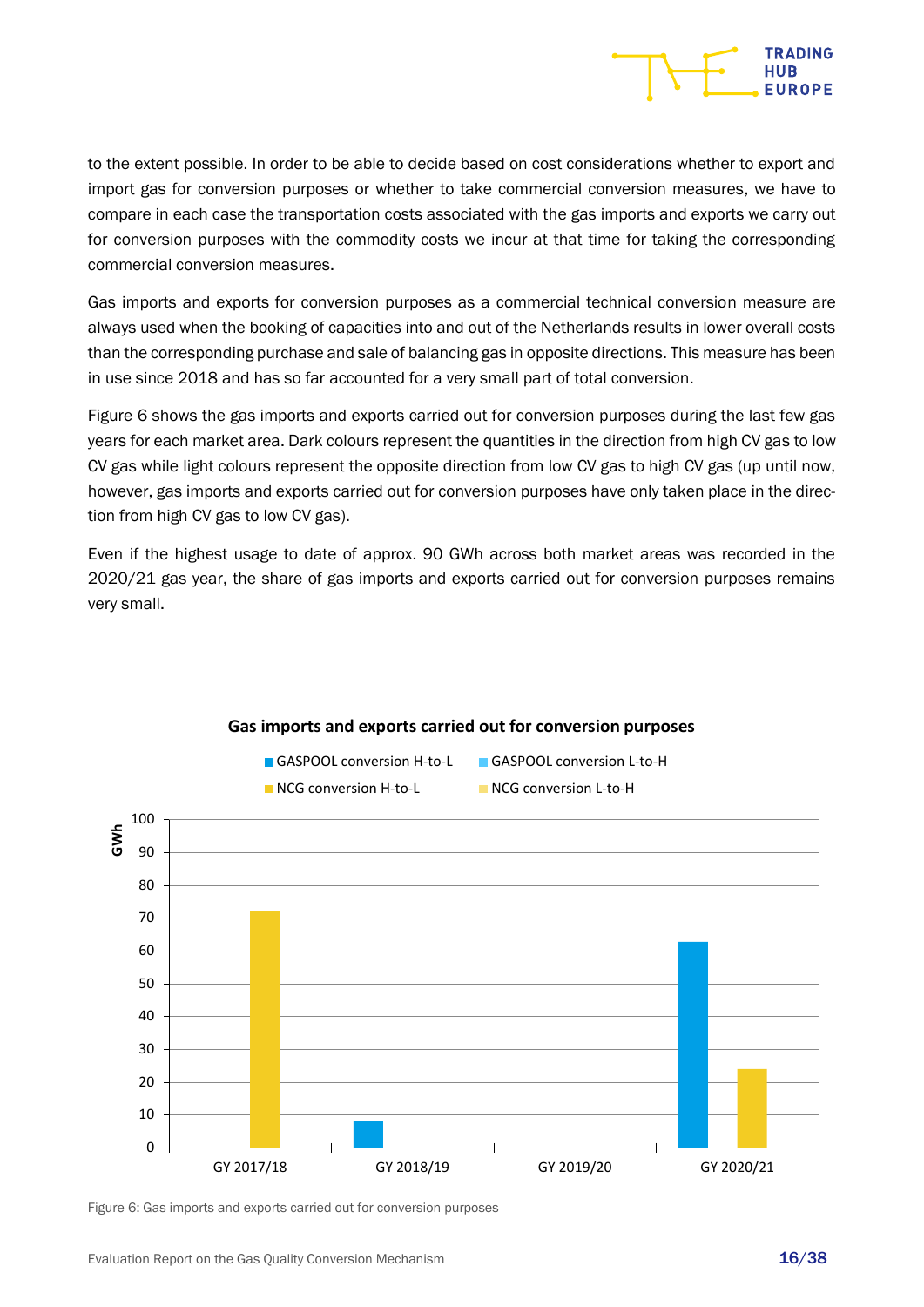

## <span id="page-16-0"></span>2.3 Use of commercial conversion measures

#### Approach for calculating commercial conversion quantities

Commercial conversion measures need to be taken in situations where technical conversion measures are not sufficient to counterbalance market shifts.

The first step in determining the commercial conversion quantity is to calculate the sums of the balancing gas quantities sold in the quality for which there is an oversupply and the balancing gas quantities purchased in the quality for which there is an undersupply, respectively. In view of the fact that for "Global" balancing actions the gas quality is no relevant criterion, only rest-of-the-day (RoD) and day-ahead (DA) buy and sell transactions effected to meet "Quality" or "Local" balancing requirements are taken into account when calculating the overall commercial conversion quantity. Where the above calculations show that balancing actions have been taken in opposite directions in the two different gas qualities (e.g., sales of high CV gas and purchases of low CV gas), the relevant figure is compared with the direction of the system-wide virtual conversion quantity previously determined. If the direction of the relevant opposite balancing actions corresponds to the direction in which the system-wide virtual conversion quantity has been converted, then the smaller of the two values (as measured in terms of their absolute values) represents the quantity that was converted by way of commercial conversion measures in each direction.

Where balancing actions have been taken in opposite directions within one gas quality, the actual overall sell/buy figure is used, i.e., where there is an oversupply in the market area and gas has been both sold and purchased on that day, only the gas quantities sold in the relevant gas quality are taken into account, and not offset by the quantities bought in that quality. Any netting between quantities of the same quality would result in reduced sell or buy quantities, which would not reflect the actual balancing actions taken. The corresponding quantity for the other gas quality is determined following the same principles. The balancing quantity deployed in opposite directions is determined as the smaller of the two quantities (as measured in terms of their absolute values).

Given the calculation approach, the quality of the consumption forecasts for intra-day metered (RLM) and standard load profile (SLP) end costumers is another important factor in the delimitation of the use of system balancing actions for GaBi and Konni purposes. The quality of the consumption forecasts can significantly influence the gas quantities physically delivered to the market area by the market participants and therefore has a massive impact on the required balancing actions, and thus indirectly on the actual overall conversion quantities. For example, a general oversupply or undersupply to either or both the low CV or high CV systems as can result from imbalances in network operators' network balancing accounts due to the mechanisms inherent to the current balancing regime has an impact on whether and to what extent we will have to take balancing actions in opposite directions.

#### Development of commercial conversion quantities

The gas year 2020/21 is characterised by an extensive use of the conversion system in both of the old market areas. For this reason, the volume of commercial conversion is also correspondingly high. Across both market areas, the commercial conversion quantity used in the direction from high CV gas to low CV gas adds up to 24 TWh. In the NCG market area alone, more than 500 GWh of commercial conversion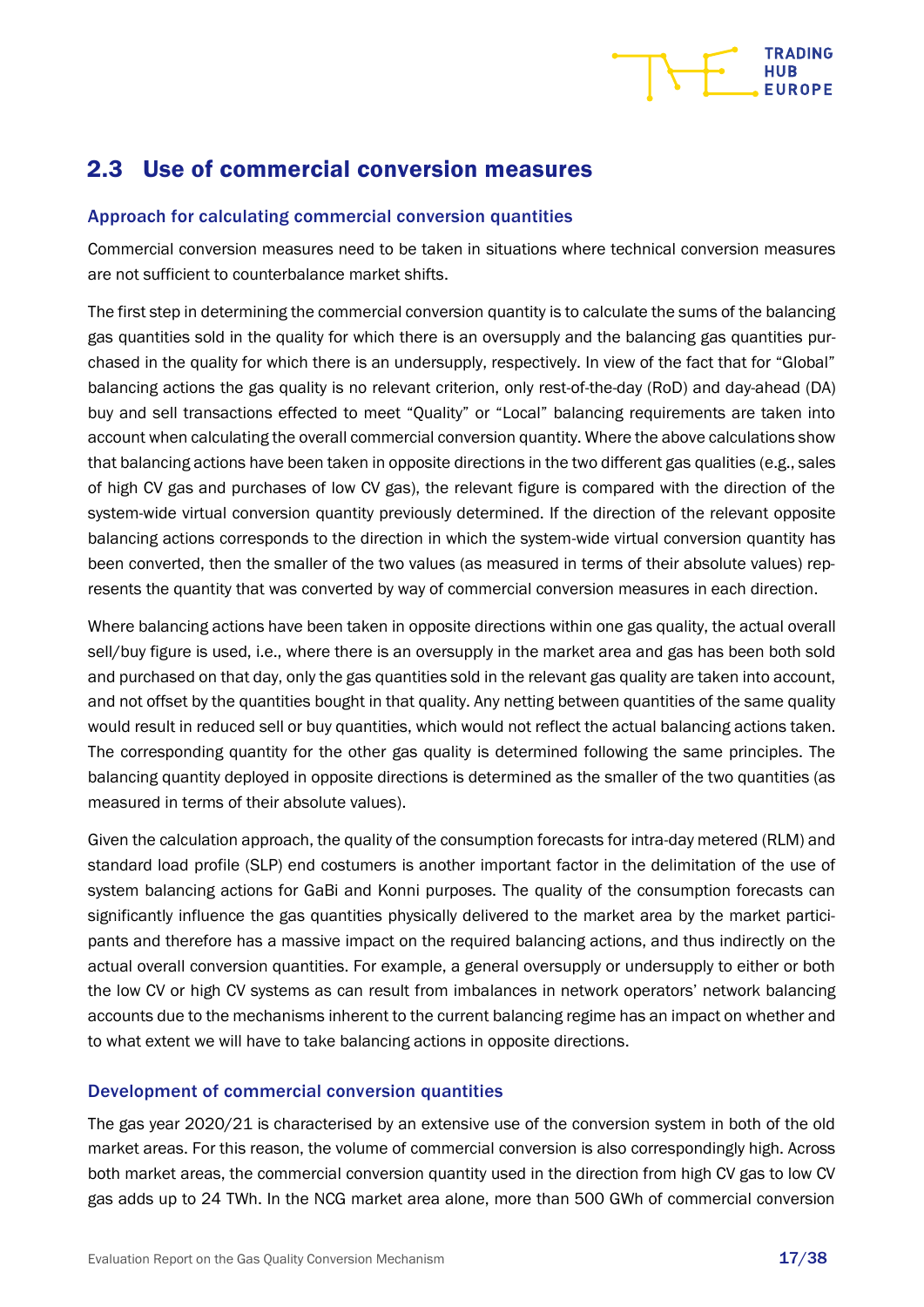

quantities had to be used on two days each; of the ten days showing the highest commercial conversion quantities since the introduction of Konni Gas (all more than 400 GWh/d), seven were in February 2021. Overall (GASPOOL plus NCG), January 2021 has been the month with the highest commercial conversion quantities since the start of the multi-quality market areas, with almost 9 TWh of commercial conversion activities recorded in the direction from high CV gas to low CV gas.

Virtual conversion activities in the L-to-H direction, which despite some decline continue at a high level and were predominantly recorded in the summer months of the previous gas year, have not, or only very occasionally, resulted in commercial conversion activities in this direction (L to H). This was due to the fact that on the Dutch side market participants are looking to bring down low CV gas sales in view of the recent production cutbacks implemented in the Netherlands. In many cases, therefore, the transmission system operators operating the relevant cross-border interconnection points (IPs) now agree to swap the additional volumes of low CV gas made available by shippers for high CV gas, which is then delivered at other IPs. These swaps in turn mean that the market are managers have to carry out fewer technical and/or commercial conversion measures. This effect was also observed in the last gas year and led to minimum commercial conversion activities in the L-to-H direction.

[Figure](#page-17-0) 7 shows the development of commercial conversion quantities in the past gas years for each old market area. Dark colours represent the quantities in the direction from high CV gas to low CV gas, while light colours represent the opposite direction from low CV gas to high CV gas.



#### **Commercial conversion quantities**

<span id="page-17-0"></span>Figure 7: Commercial conversion quantities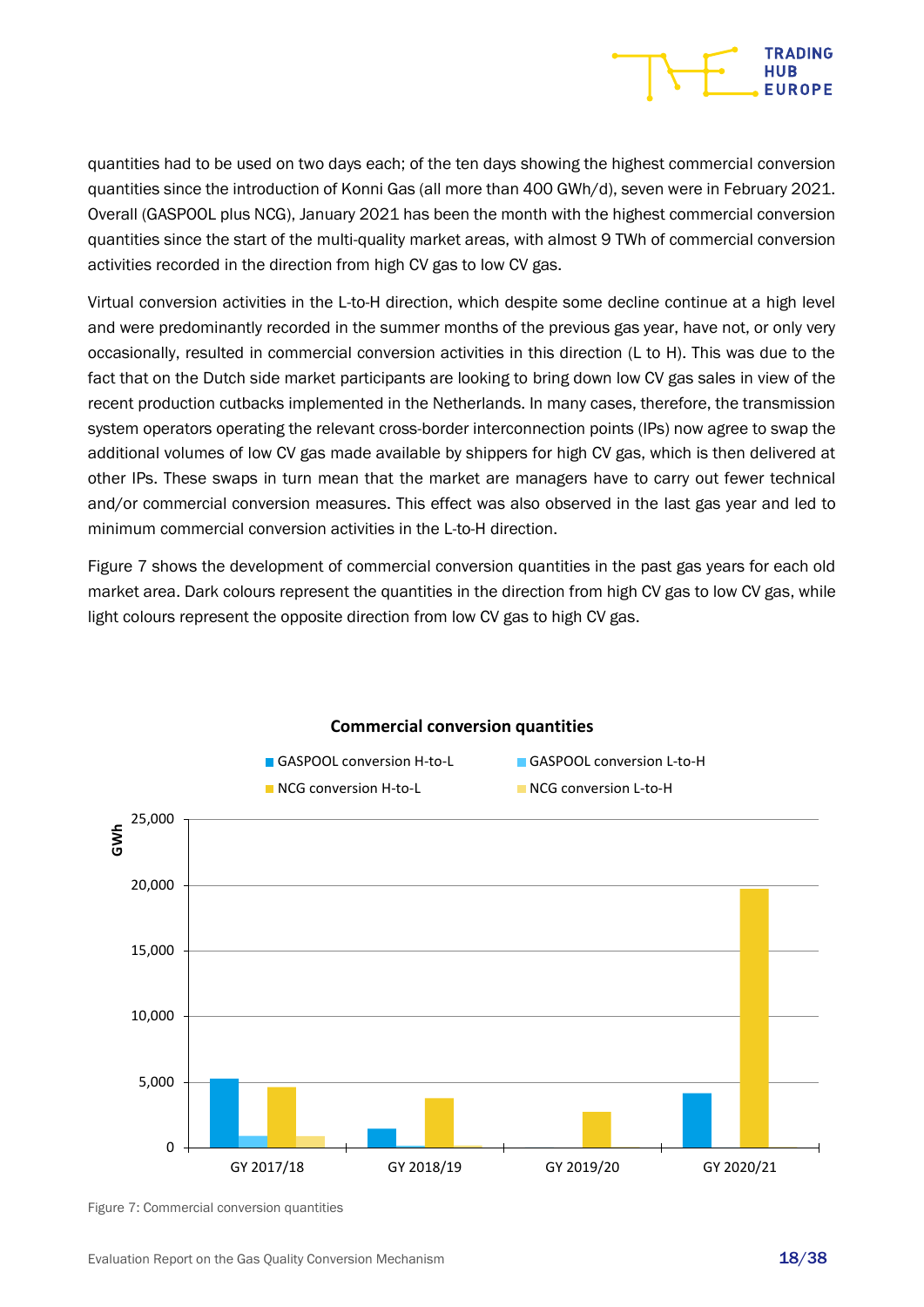

## <span id="page-18-0"></span>2.4 Development of low CV gas quantities used for balancing purposes

Total expenditure on low CV gas used for balancing purposes is only in part made up of quantities for the conversion system; however, due to other factors, not all balancing actions are directly allocated to the Konni system (for details, please refer to the description of Indicator 4: Indicator 4: Low CV gas quantities [purchased for balancing purposes relative to the total low CV gas demand in the market area \)](#page-24-0). For this reason, the overall development of low CV gas quantities is shown here.

Here, too, the last gas year represents a new high with a low CV gas SystemBuy quantity of 42 TWh (across both market areas; without taking into account the hourly products for within-day structuring); the previous high of 40 TWh dates back to gas year 2015/16. Compared to the previous year (GY 2020/21 vs 19/20), the quantities have almost tripled from 15 to 42 TWh.

If one looks at the ratio of balancing gas purchases to low CV gas sales on a daily basis in order to assess the status of the MAM as a "single buyer", there is a new daily high of 92 % for the old NCG market area in GY 2020/21 and a seven-week period in January/February 2021 in which the average share of balancing gas in low CV gas sales was over 60 %. Given own production of low CV gas in the GASPOOL market area, the shares of procured low CV balancing gas in low CV gas sales tend to be lower there, but they, too, represent new highs and also reach 90 % towards the end of the gas year.



#### **Development of low CV gas quantities used for balancing purposes**

<span id="page-18-1"></span>Figure 8: Development of low CV gas quantities used for balancing purposes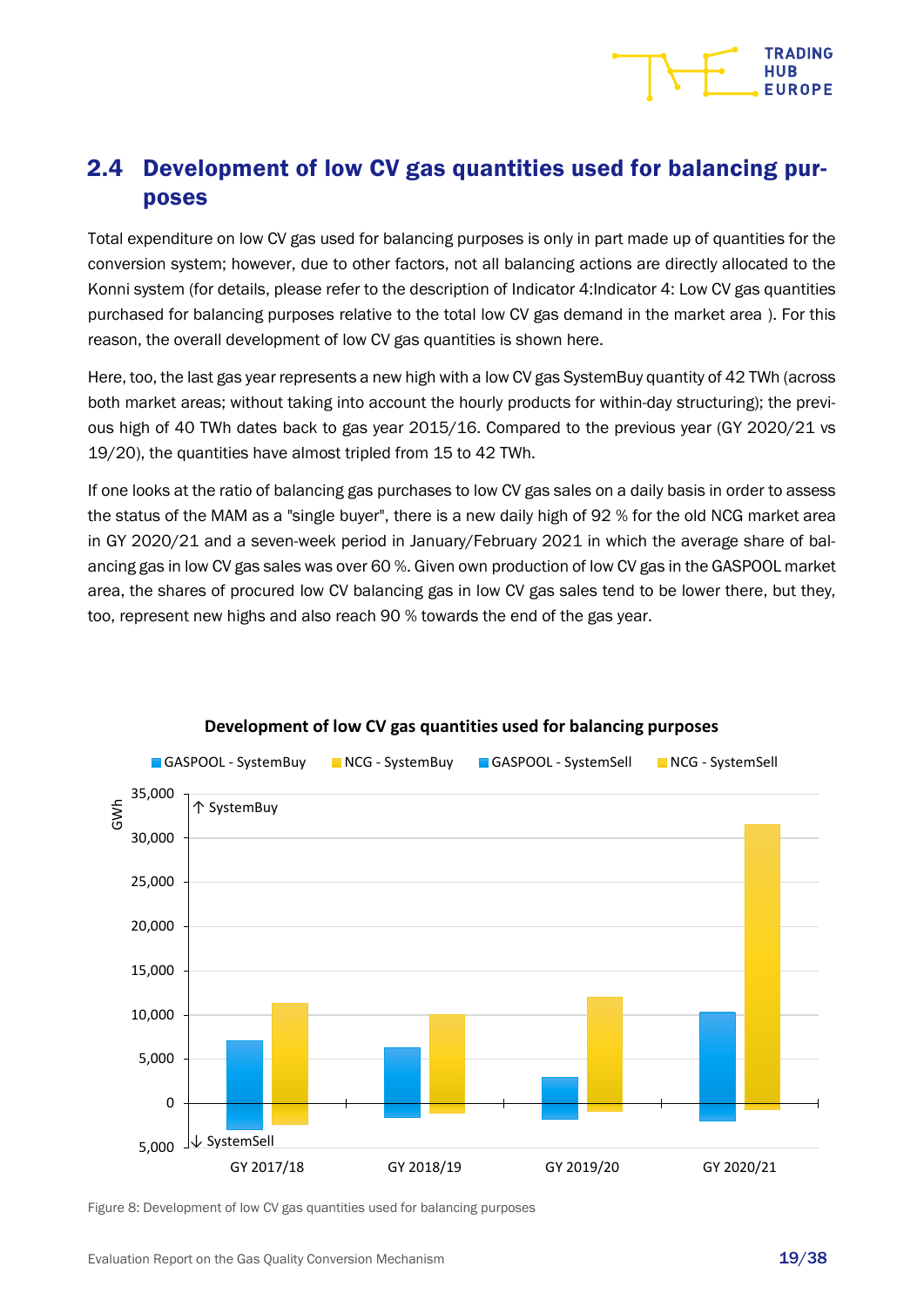

## <span id="page-19-0"></span>2.5 Development of physical inputs across all balancing groups

According to the Konni Gas ruling, the MAM may levy a conversion neutrality charge on the balancing group manager if the conversion system costs cannot be covered by the revenues received through conversion fees. The conversion neutrality charge is levied on all physical input quantities or on the allocations based on them which were included in an FZK balancing group or a DZK balancing group. The only quantities excluded are purely virtual inputs such as trading transactions at the virtual trading point and physical inputs included in a BZK balancing group.

[Figure](#page-19-1) 9 shows the physical inputs in the past gas years for each old market area. The data provided is based on the data series types "Entryso", "Entry Biogas" and "Entry Wasserstoff". However, a conversion neutrality charge was only levied in the GASPOOL market area (see Chapter [4](#page-26-0) -Commercial [assessment\)](#page-26-0).



#### **Physical inputs across all balancing groups**

<span id="page-19-1"></span>Figure 9: Physical inputs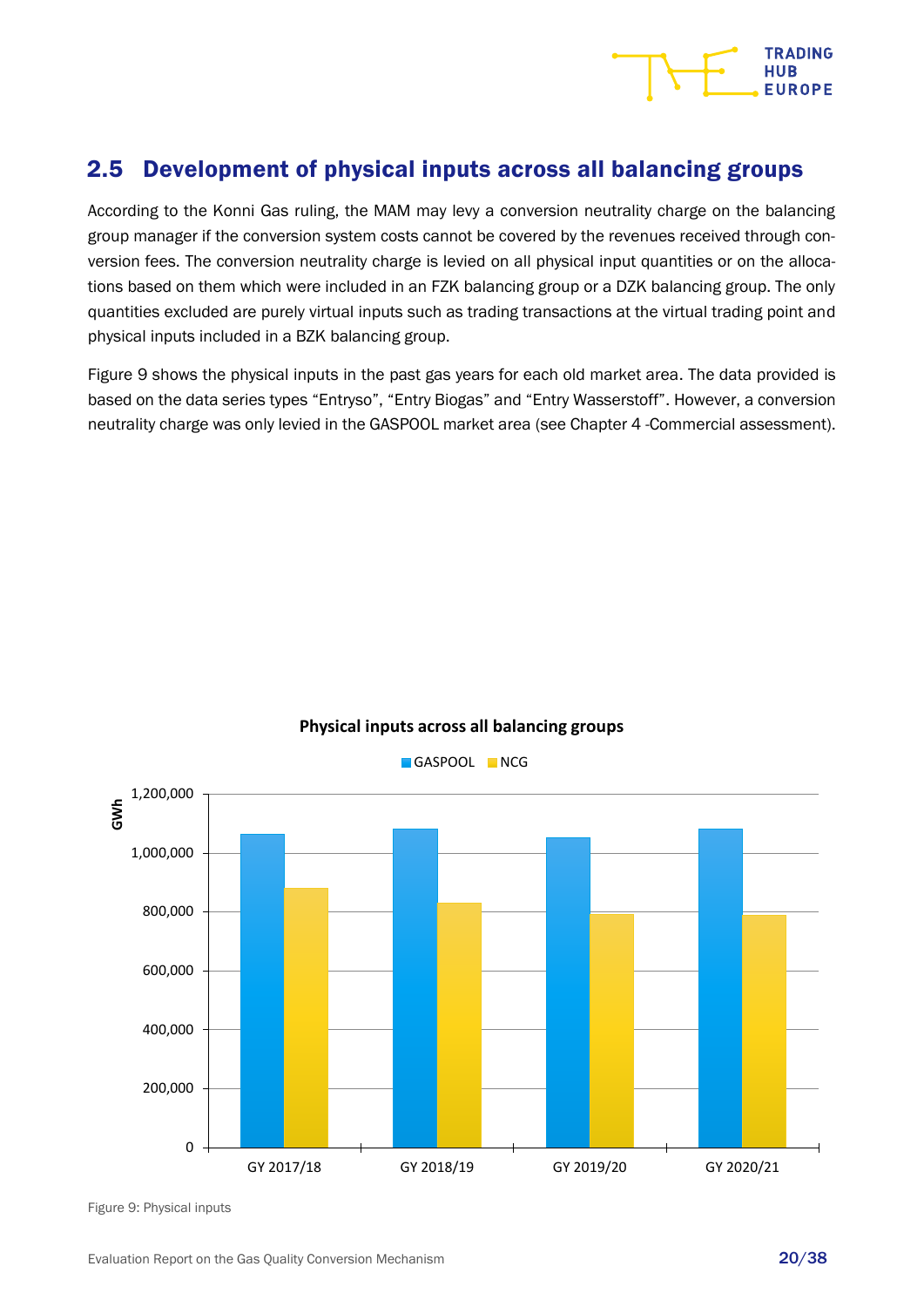# **HUR**

# <span id="page-20-0"></span>3 Evaluation of gas quality conversion mechanism based on the indicators used for determining the applicable incentive-based conversion fee

According to the amended Konni Gas ruling we have to determine and show our incentive-based conversion fee based on a set of suitable indicators that duly reflect the conversion fee's intended purpose of influencing market participants' behaviour.

In its Konni Gas ruling the Federal Network Agency proposes the following three possible indicators:

- the quantities of gas that are virtually converted from high CV to low CV quality as measured relative to the total low CV gas demand in the market area (Indicator 1)
- the balancing quantities that are supplied/received for the purpose of converting gas from high CV to low CV quality as measured relative to the total balancing quantities supplied/received (Indicator 2)
- the balancing quantities that are supplied/received for the purpose of converting gas from high CV to low CV quality as measured relative to the total low CV gas demand in the market area (*Indicator 3*)

THE has to assess these indicators as to their suitability for the determination of an incentive-based conversion fee. THE further has an obligation to determine, assess and apply such additional indicators as it deems suitable for determining its conversion fee. The data base used to determine these indicators is to cover a period of at least 12 months so as to ensure that it provides a sound basis for drawing reliable conclusions as to the required level of an incentive-based conversion fee.

THE has identified one additional indicator other than the three proposed by the Federal Network Agency that we believe are a suitable reference for setting an incentive-based conversion fee:

• the quantities of low CV gas that are purchased for balancing purposes as measured relative to the total low CV gas demand in the market area (Indicator 4)

The indicators "Base case for virtual conversion from high CV gas to low CV gas" (GASPOOL) and "Commercial break-even point" (NCG) used previously in the old market areas are no longer used in THE's single German market area and are therefore also no longer considered in retrospect.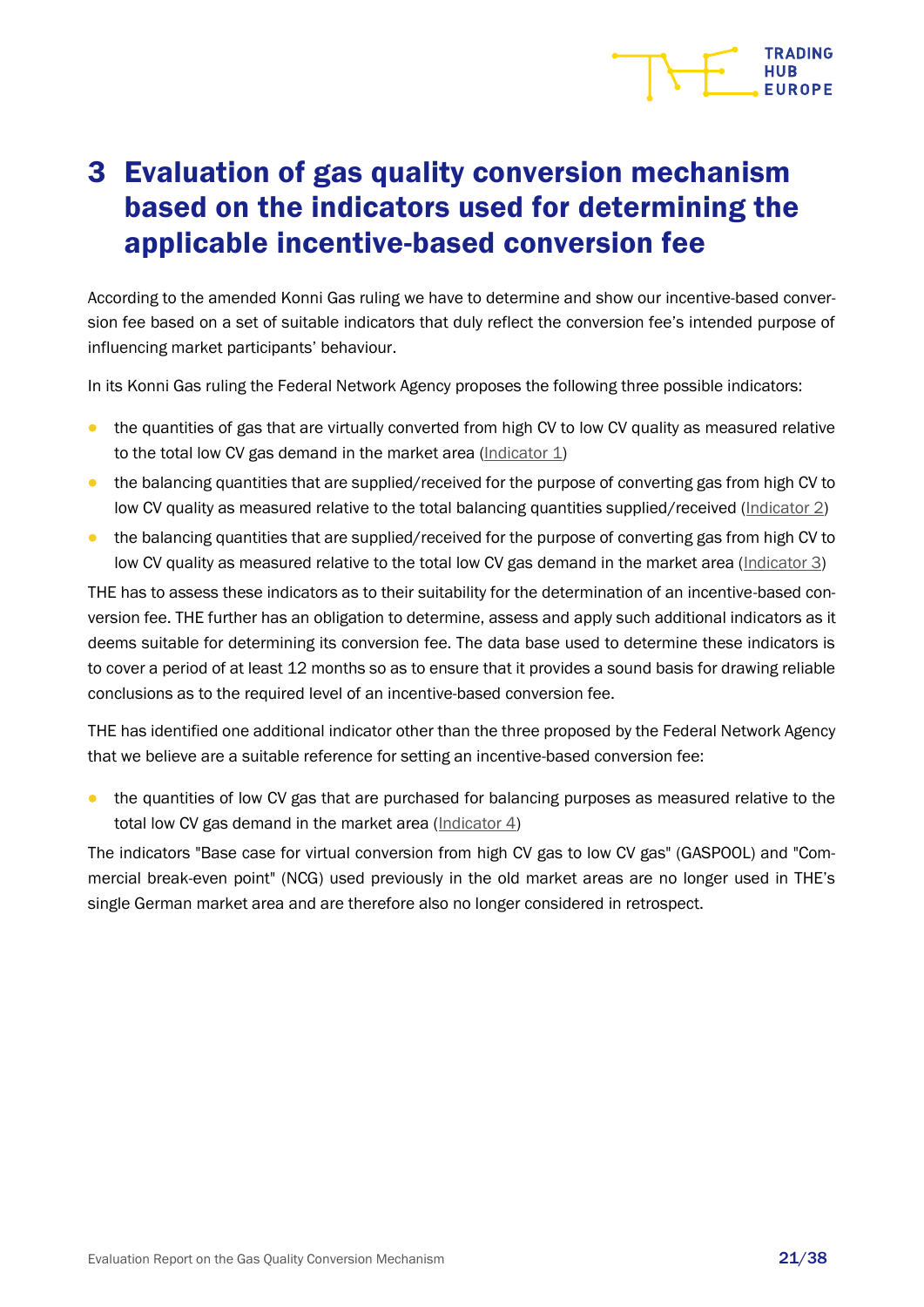

## <span id="page-21-0"></span>3.1 Indicator 1: Virtual conversion quantities converted from high CV to low CV quality relative to the total low CV gas demand in the market area

In order to calculate this indicator, we examined the relationship between the conversion fee level and the proportion of total low CV gas demand that was virtually converted by balancing group managers (BGMs) in each of the previous conversion periods. Starting in October 2017, [Figure](#page-21-1) 10 shows the maximum daily proportion for each of the old market areas in the respective month. The chart also shows the conversion fee for each of the old market areas applicable in the respective month.

Indicator 1 clearly shows the dependence of the virtual conversion quantities on the given conversion fee for the old GASPOOL market area. Therefore, the reduction to 0.39 EUR/MWh in October 2020 led directly to a significant increase in offtakes of low CV gas (maximum daily values), and in April 2021, the maximum of almost 60 % was reached. Although the conversion fee was left unchanged at 0.45 EUR/MWh in the old NCG market area, a significant increase in the proportions compared to the previous gas year can be observed in the old NCG market area. In the months of January/February 2021 already highlighted in Chapter [2,](#page-8-0) Indicator 1 rises to over 65 %, reaching a new high of 72 % in May; previous highs from 2016 were around 65 %.



#### System-wide virtual H→L conversion as a proportion of low CV gas demand (maximum)

<span id="page-21-1"></span>Figure 10: System-wide virtual H→L conversion as a proportion of low CV gas demand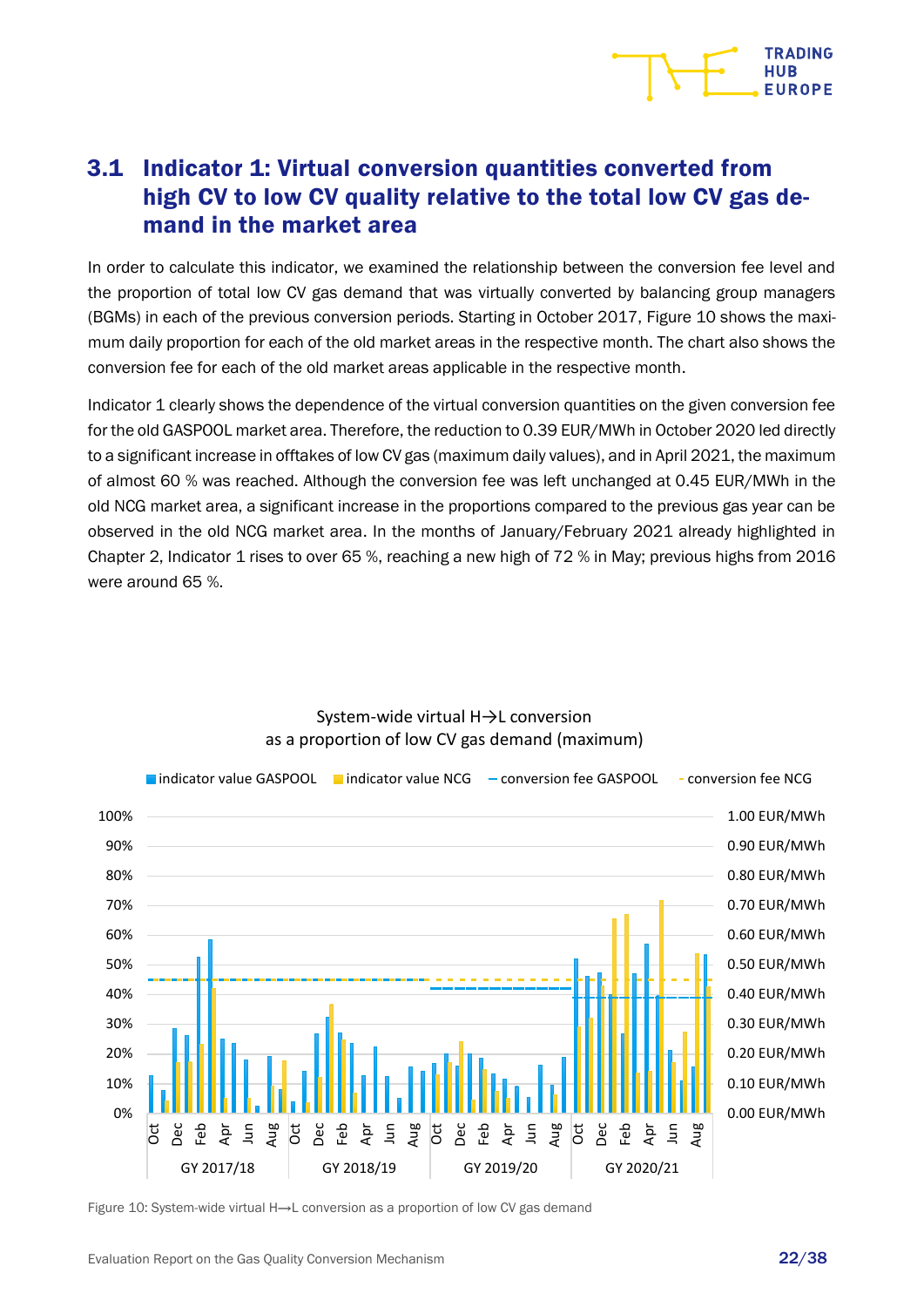

## <span id="page-22-0"></span>3.2 Indicator 2: Balancing quantities supplied/received for high CV gas to low CV gas conversion purposes relative to the total balancing gas quantities supplied/received

In order to calculate this indicator, we examined the relationship between the conversion fee level and the proportion of our total balancing quantities (SystemBuy and SystemSell) that was used for the purpose of taking commercial H-to-L conversion measures in each of the previous conversion periods. Starting in October 2017, [Figure](#page-22-1) 11 shows arithmetic mean of all daily proportions for each of the old market areas in the respective month. The chart also shows the conversion fee applicable in the respective month.

THE considers that this indicator is only of limited value as a reference, given that ultimately the results it provides depend strongly on the magnitude of the balancing actions we have to take. In situations where we have to balance very large system imbalances primarily driven by other effects, even comparably high levels of conversion activities and corresponding commercial conversion measures would represent a relatively small proportion of our total balancing actions.

Nevertheless, a similar development can be seen in Indicator 2 as in the other indicators: In the old GASPOOL market area the proportion of balancing actions used for commercial conversion purposes increased over several months to as much as 40%. These values were last exceeded in the 2017/2018 gas year. After the fee was set at 0.45 EUR/MWh in the old NCG market area, the proportion of low CV gas sales accounted for by balancing actions used for commercial conversion purposes had arrived at a



Commercial conversion quantities as a proportion of total balancing quantities supplied/received (average)

<span id="page-22-1"></span>Figure 11: Commercial conversion quantities as a proportion of total balancing quantities supplied/received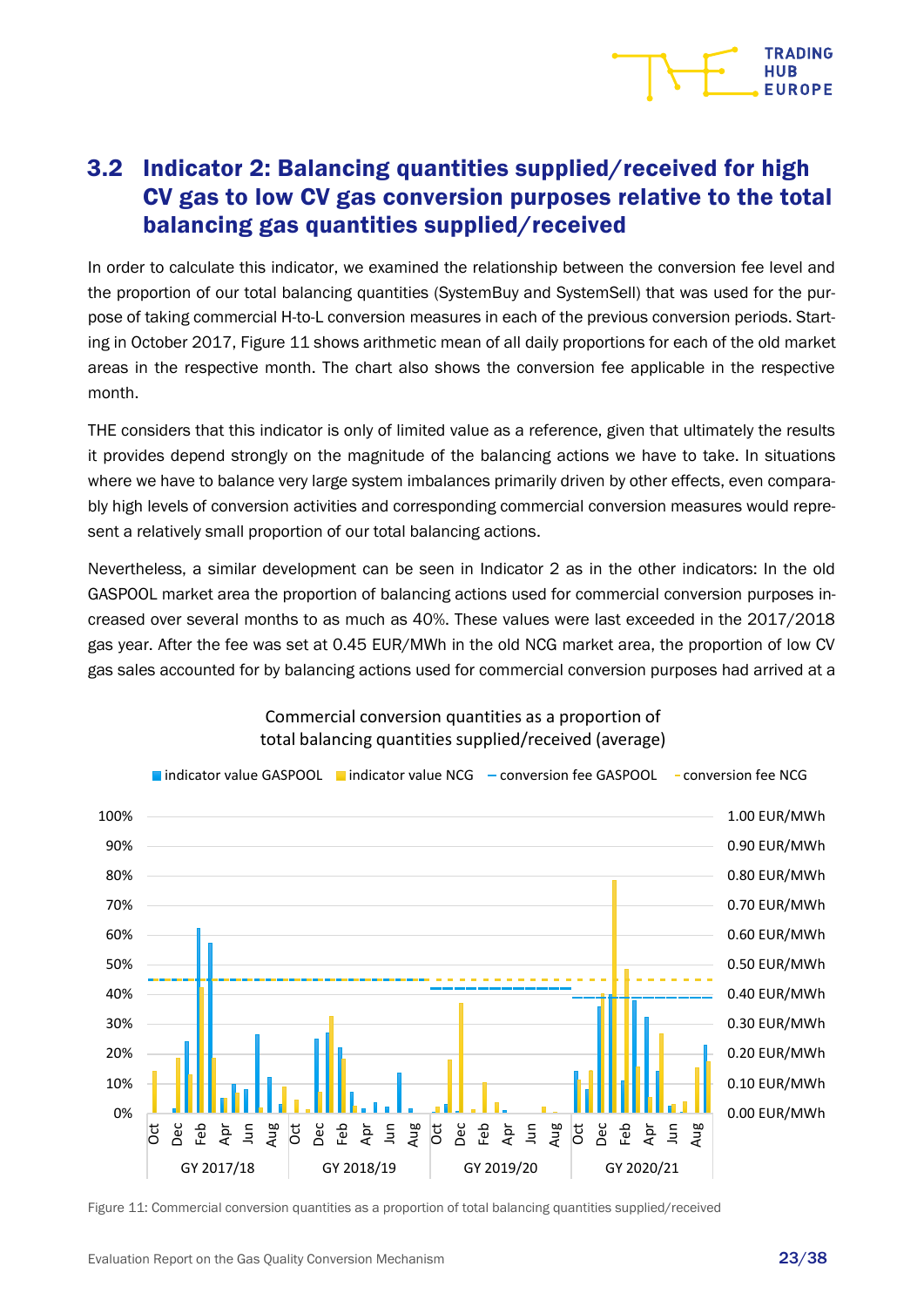

level the system can cope with overall, even though proportions fluctuated in the individual fee periods while the fee remained unchanged and in January 2021 the maximum value of the proportion of balancing actions used for commercial conversion of almost 80% in 2016 was again reached. It is important to note that in the winter months in particular, commercial conversion still accounts for up to half of the balancing actions taken.

## <span id="page-23-0"></span>3.3 Indicator 3: Balancing gas quantities supplied/received for high CV to Low CV gas conversion purposes relative to the total low CV gas demand in the market area

In order to calculate this indicator, we examined the relationship between the conversion fee level and the proportion of low CV gas demand that was provided via commercial H-to-L conversion measures for each of the previous conversion periods. Starting in October 2017, [Figure](#page-23-1) 12 shows the maximum daily proportion for each of the old market areas in the respective month. The chart also shows the conversion fee applicable in the respective month.

We believe that this indicator is suitable for helping us assess whether market participants' conversion behaviour might result in THE becoming the main buyer of low CV gas. The trends observed for the indicators listed above can also be found in Indicator 3. The proportion of low CV gas demand accounted for by commercial conversion, for example, rose significantly in October 2020 in the old GASPOOL market area. The monthly value then remained between 25 % and 35 % until the summer, presumably because



#### Commercial conversion quantities H→L as a proportion of low CV gas demand (maximum)

<span id="page-23-1"></span>Figure 12: Commercial conversion quantities as a proportion of low CV gas demand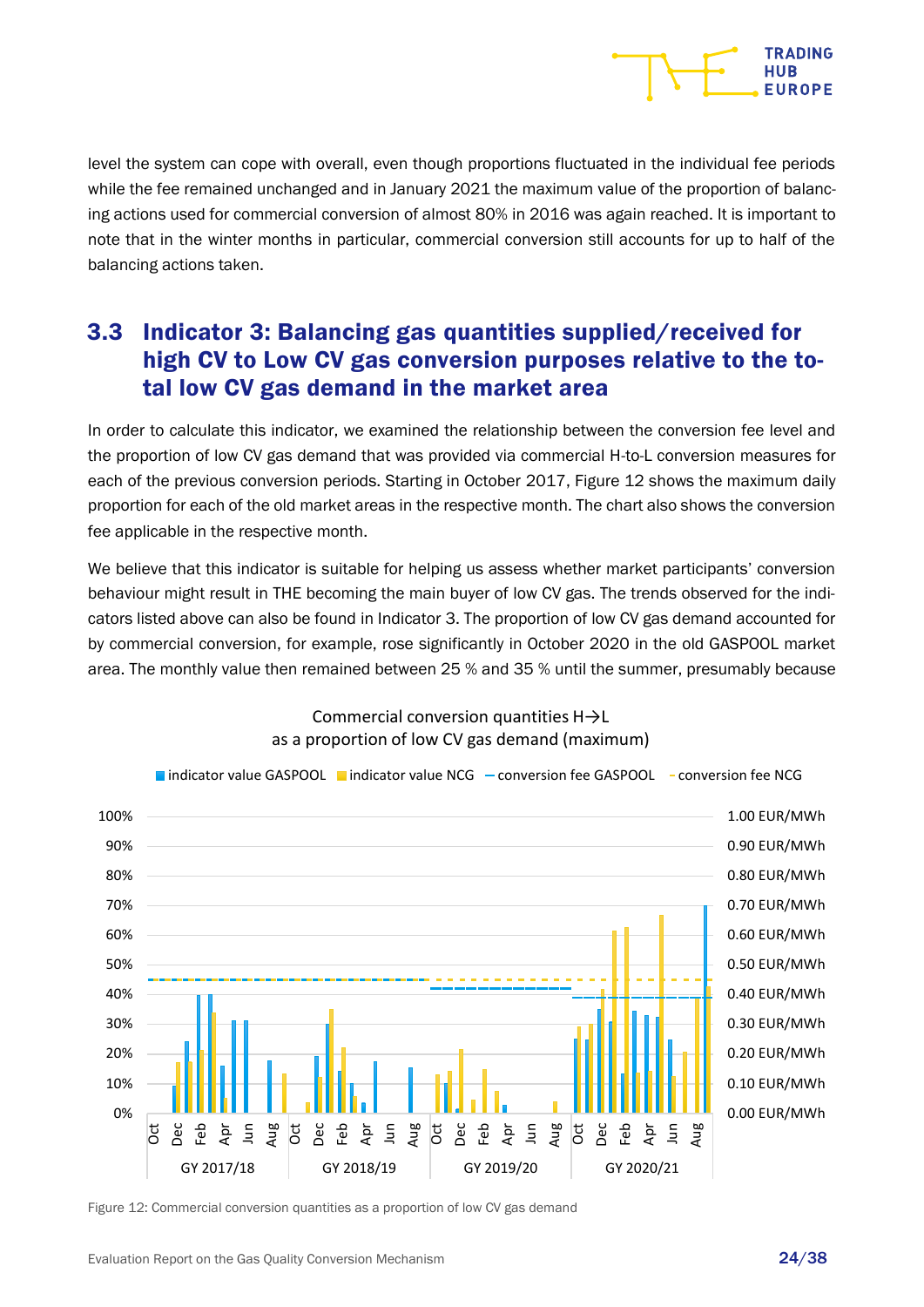

of the low conversion fee of 0.39 EUR/MWh, while in previous gas years they had been no higher than 10 %. In the old NCG market area where the fee has been constantly set at 0.45 EUR/MWh, the proportions had dropped to a level the system can cope with overall, even though some fluctuations could be observed. In the winter of 2020/2021, the proportion of balancing actions used for commercial conversion in low CV gas sales, however, rose to over 60 % in some cases, and in May the previous high value from 2016 of 67 % was again equalled.

## <span id="page-24-0"></span>3.4 Indicator 4: Low CV gas quantities purchased for balancing purposes relative to the total low CV gas demand in the market area

In order to calculate this indicator, we examined the relationship between the conversion fee level and the proportion of total low CV gas demand that corresponds to the low CV gas quantities we purchased for balancing purposes for each of the previous conversion periods. Starting in October 2017, [Figure](#page-24-1) 13 shows the maximum daily proportion in the respective month for each of the old market areas. The chart also shows the conversion fee applicable in the respective month.

This indicator shows to what extent we procure gas for the supply low CV gas customers as part of our system balancing activities, even where this does not result in balancing actions in opposite directions and so is not considered a commercial conversion measure. Measuring the quantities of low CV gas we



#### Low CV gas SystemBuy quantities as a proportion of low CV gas demand (maximum)

<span id="page-24-1"></span>Figure 13: Low CV gas SystemBuy quantities as a proportion of low CV gas demand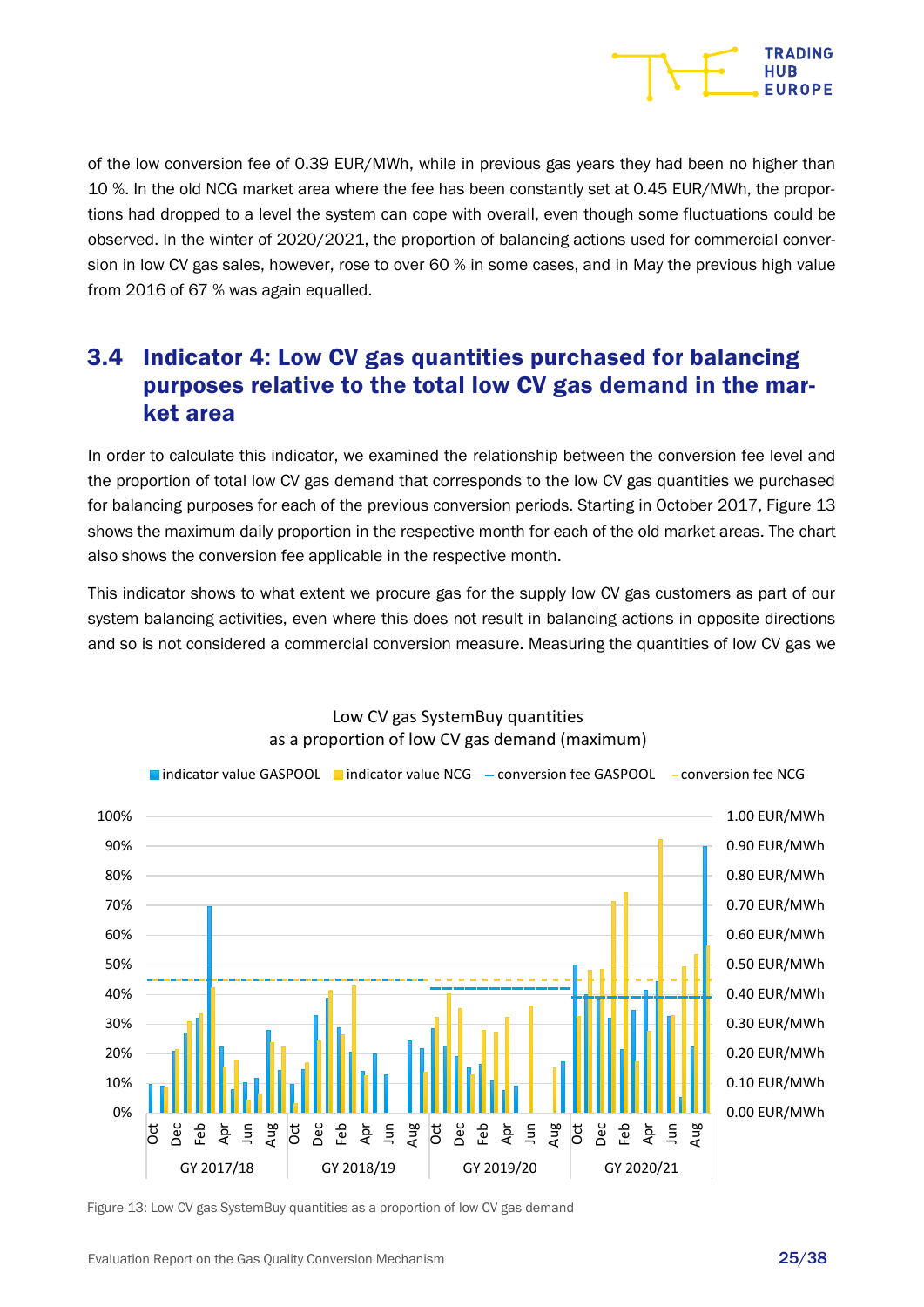

purchase as part of our balancing actions as a proportion of total low CV gas demand shows directly to what degree THE is becoming a buyer of low CV gas.

Indicator 4 also clearly reflects the development that can also be seen in the other indicators: whilst the proportion of gas for the supply low CV gas customers in GASPOOL's old market area previously hardly ever reached 30 %, it rose immediately to 50 % after the fee was reduced in October 2020 and then remained between 30 % and 40 % continuously in some cases thereafter to then reach a new high of around 90 % towards the end of the gas year. In the old NCG market area where the fee was set at a constant 0.45 EUR/MWh, the maximum proportions procured were usually in an acceptable range. However, especially in the 6-month winter periods, the quantities of low CV gas procured as balancing gas regularly rose to almost 50 %, reaching over 70 % in some cases in the old NCG market area in the winter of 2020/2021. Thereafter, a new peak of over 90 % was reached in May 2021, and the monthly values in the last quarter of GY 2020/21 were again between 50 % and 60 %.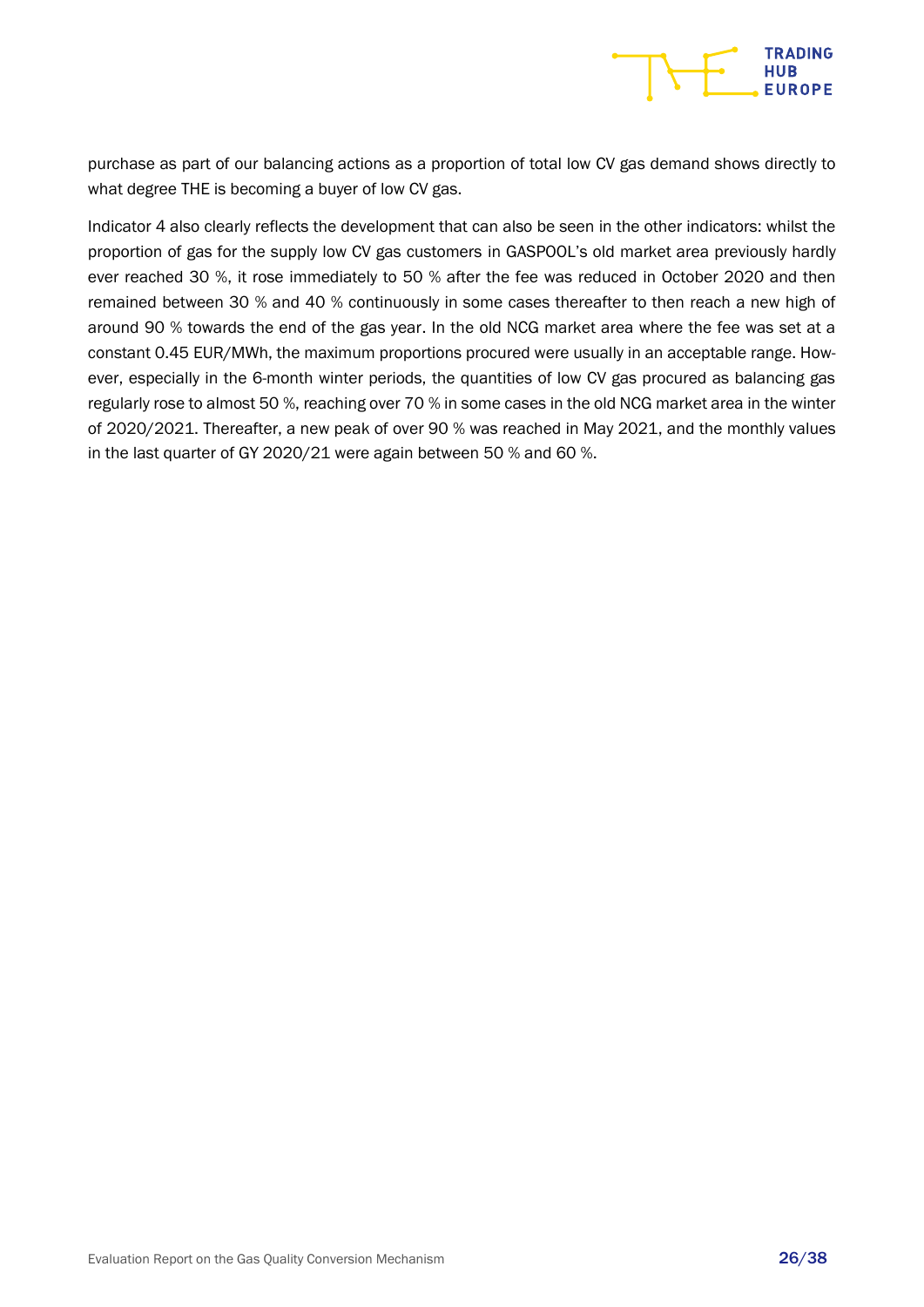## **TRADING HUR**

# <span id="page-26-0"></span>4 Commercial assessment

### <span id="page-26-1"></span>4.1 Revenues and costs under the conversion mechanism

#### Approach for calculating revenue and cost items

The level of the revenues earned under the conversion mechanism is determined by the conversion fees charged to BGMs for their individual virtual conversion quantities as well as by the conversion neutrality charges levied on BGMs' inputs. In the assessed periods no revenues have been generated from commercial conversion measures (but see Chapter [6.](#page-32-0) [Conversion outlook for gas year](#page-32-0) 2021/2022). Such revenues result from positive price differences between simultaneous balancing sales and purchases (SystemSell commodity price less SystemBuy commodity price).

Conversion costs generally comprise the commodity costs incurred as a result of the relevant balancing buy and sell transactions effected in the two directions where balancing actions have been taken in opposite directions, plus a proportion of the costs incurred for transportation capacity contracts and availability contracts for long-term balancing products. In addition, there are technical conversion costs for transportation conversion (service costs of the booked capacities) and for the use of third-party blending plants.

In order to calculate the commodity costs, the commercial conversion quantities are first determined for each day. Subsequently, the weighted average prices paid/received in connection with the associated balancing buy and sell transactions are calculated for the relevant direction of conversion. In order to do so the price difference between quality-specific balancing sell transactions (SystemSell) and balancing buy transactions (SystemBuy) is multiplied by the net commercial conversion quantity determined to have been converted on the day in question (amount of the commercial conversion quantity calculated for one direction pursuant to chapter [2.3\)](#page-16-0).

The next step is to calculate the allocation key which is used to apportion the costs incurred for availability contracts for long-term balancing products as well as the costs incurred for transportation capacity contracted to procure low CV gas on the Dutch TTF. In order to allocate the relevant cost items first the proportion of the balancing quantities supplied/received for conversion purposes (commercial conversion quantity) is determined in relation to the total balancing requirements on the day in question. This gives the allocation key. Then the availability contract costs for keeping balancing services available (per quarter) are distributed proportionally over all days within the quarter. Costs for capacity bookings, less the capacity costs directly assigned to the conversion system from transportation conversion, are also calculated on a daily basis. Following this, the allocation key is applied to the daily costs thus determined for the purpose of allocating the relevant proportional costs to the conversion mechanism.

[Table 2](#page-27-2) shows the charges and levies levied in the old market areas. Our conversion costs and conversion revenues are shown by gas year in [Figure](#page-27-1) 14. The total costs in GY 2020/21 amount to over EUR 70 million, of which approx. EUR 50 million are attributable to the NCG market area. This also represents the highest value allocated to the conversion system to date (in GY 2015/16 and GY 2017/18, the total costs for both market areas were around EUR 60 million).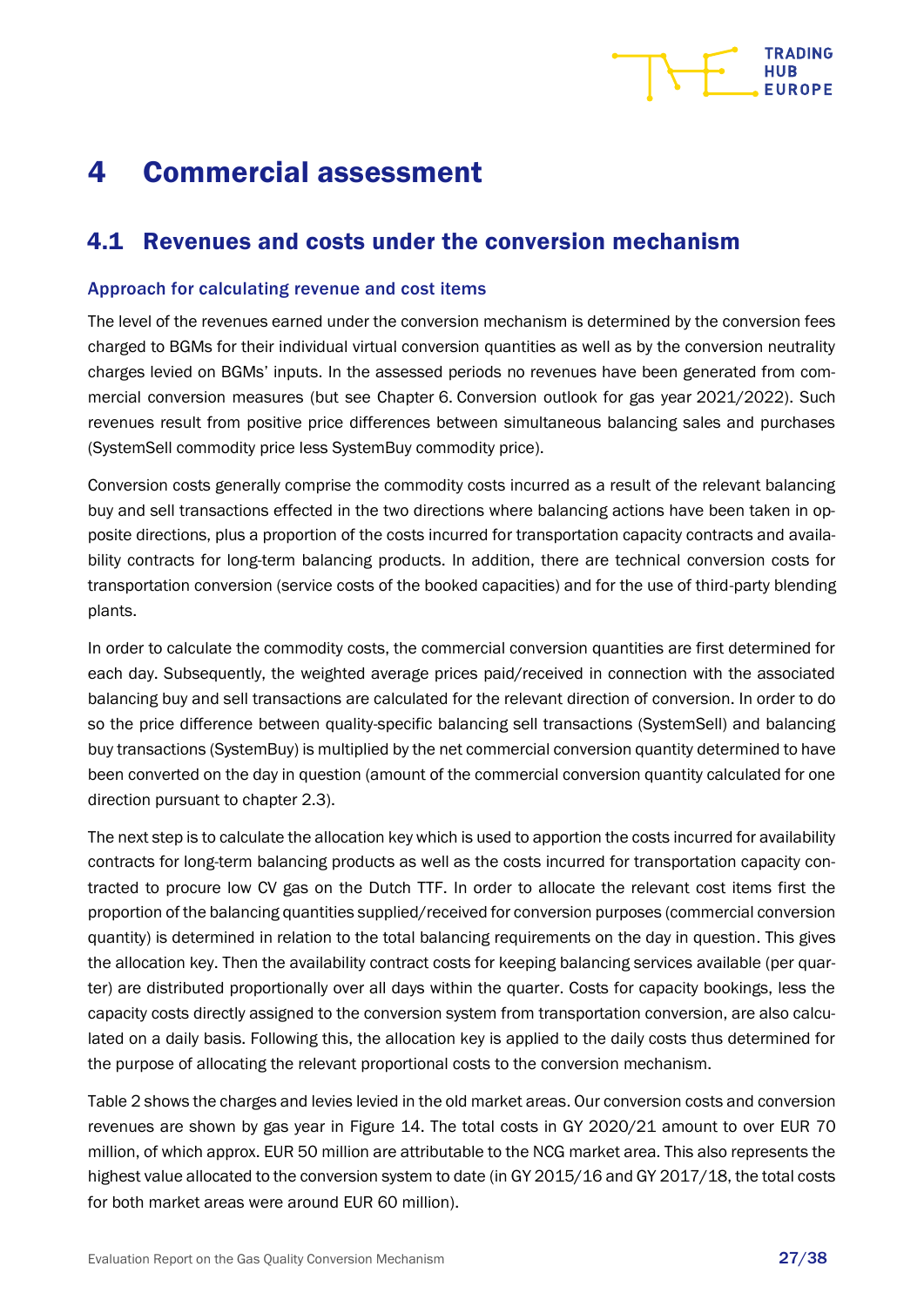

| Conversion<br>riod          | pe- | <b>GASPOOL</b><br>conversion fee | <b>NCG</b><br>conversion fee | <b>GASPOOL conversion</b><br>neutrality charge | <b>NCG conversion</b><br>neutrality charge |
|-----------------------------|-----|----------------------------------|------------------------------|------------------------------------------------|--------------------------------------------|
| $1.10.2017 -$<br>30.09.2018 |     | 0.450 EUR/MWh                    | 0.450 EUR/MWh                | 0.022 EUR/MWh                                  | 0.00 EUR/MWh                               |
| $1.10.2018 -$<br>30.09.2019 |     | 0.450 EUR/MWh                    | 0.450 EUR/MWh                | 0.017 EUR/MWh                                  | 0.15 EUR/MWh                               |
| $1.10.2019 -$<br>30.09.2020 |     | 0.420 EUR/MWh                    | 0.450 EUR/MWh                | 0.075 EUR/MWh                                  | 0.00 EUR/MWh                               |
| $1.10.2020 -$<br>30.09.2021 |     | 0.390 EUR/MWh                    | 0.450 EUR/MWh                | 0.005 EUR/MWh                                  | 0.00 EUR/MWh                               |

<span id="page-27-2"></span>Table 2: Development of conversion fees and conversion neutrality charges



#### Conversion costs and conversion revenues

<span id="page-27-1"></span>Figure 14: Conversion costs and conversion revenues

## <span id="page-27-0"></span>4.2 Position of conversion neutrality account and liquidity buffer

Under the amended Konni Gas ruling of 21 December 2016, market area managers have the right to allow for a liquidity buffer when setting their conversion fees and conversion neutrality charges. The intended function of this liquidity buffer is primarily to mitigate the liquidity risks that may arise due to the uncertainty inherent to projections or as a consequence of high conversion costs.

As required under the Konni Gas ruling, the MAMs publish the current position of their conversion neutrality accounts on a monthly basis (see [Figure](#page-28-0) 15), with the preliminary account balances for each month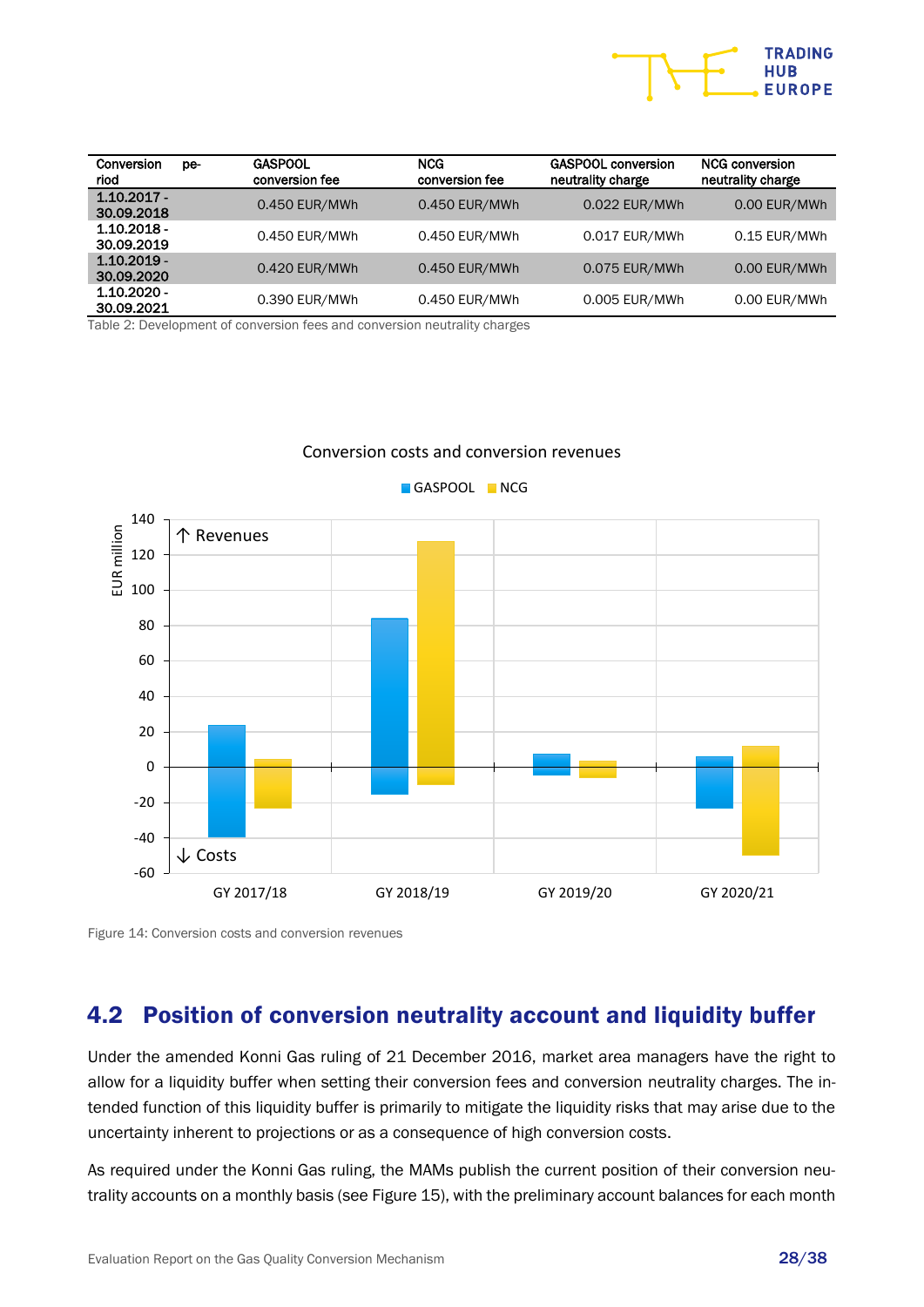



Development of conversion neutrality account balances

being published by the 5th business day of the following month. The account data provided for a month is updated once all final data required for the purpose of publication is available for that month, which is usually the case 10 business days after the end of the second month following the relevant month.

The actual costs caused by conversion activities can vary significantly, even though the general conditions shown in the model are almost the same. For example, the total commercial conversion costs across both of the old market areas were between EUR 5 million (GY 2019/20) and EUR 50 million (GY 2017/18 and 2020/21) without further costs such as shares in long-term bookings and costs of other conversion methods. In addition, there are periods in which very high costs were incurred for the procurement of low CV gas within a short space of time (for example, almost EUR 100 million within one week in February 2021). Even if these costs can only be attributed to the conversion system on a pro-rata basis, there are high margin requirements at the exchange, which must be taken into account as per the GaBi/Konni distribution.

The final balance determined for the combined conversion neutrality account for GY 2020/21 was EUR 186.5 million at the end of September 2021. This is made up of the conversion account balances of EUR 51.5 million in the GASPOOL market area and EUR 135 million in the NCG market area (at the end of GY 2019/20 the balances were still EUR 68.5 million (GASPOOL) and EUR 172.5 million (NCG)). Due to the higher costs compared to the forecast, the balance is thus below the liquidity buffer of EUR 212 million targeted for GY 2020/21.

<span id="page-28-0"></span>Figure 15: Development of conversion neutrality account balances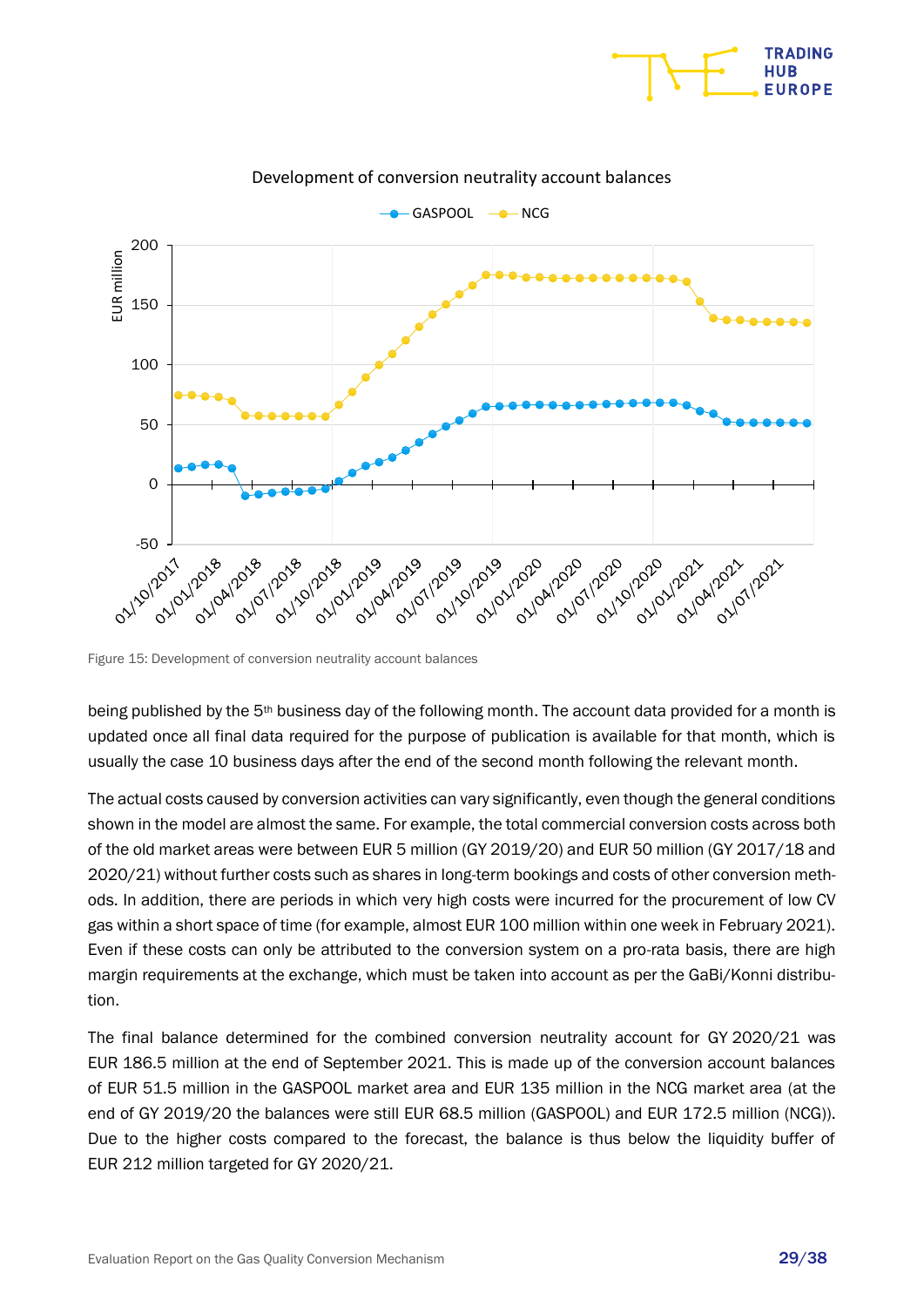

The liquidity buffer is determined as part of internal THE risk assessments. In accordance with the ruling, this liquidity buffer serves to limit our risk exposure in the event of payment defaults and cases of insolvency, to pre-finance commercial conversion measures (incl. funds required for the pro-rata inclusion of costs for the contracting of long-term options and increased margin requirements of the clearing houses) and especially to manage the uncertainty associated with volume and price trends. In addition, the imminent termination of production of low CV gas from the Groningen field in the Netherlands poses a particular price risk. The prices for the procurement of low CV gas are far above the prices for the procurement of high CV gas, especially in winter. This effect could be further exacerbated by the reduction in low CV gas production volumes. However, in order to be able to ensure security of supply for low CV gas, the possible risk has been taken into account in the current liquidity buffer.

The market area merger will give rise to additional uncertainties with regard to future quantity and price development and a possible reorientation of market participants, which could have an impact on established processes (e.g., data exchange, procurement portfolio or billing processes). The resulting risks were taken into account in the liquidity buffer.

The influence of the individual risks on the liquidity buffer is shown in [Table 3.](#page-29-0) Our risk assessment in this context covers both the full next conversion period (twelve months) as well as the winter season in the conversion period following the next conversion period, so that we can achieve the required balance in the conversion neutrality account by the start of that winter season.

THE aims to have a liquidity buffer of EUR 98 million at the end of the GY 2021/22 conversion period.

| <b>Risk</b>       | <b>Explanation</b>                                                                                 | Impact <sup>1</sup> on liquidity buffer |
|-------------------|----------------------------------------------------------------------------------------------------|-----------------------------------------|
| Volume risk       | Uncertainties, especially due to weather condi-<br>tions and the behaviour of market participants. | High                                    |
| Price risk        | Uncertainties, e.g., due to gas shortage or be-<br>haviour of market participants                  | High                                    |
| Other model risks | Portfolio effects, MMMA, BKA                                                                       | Medium                                  |
| Margin increase   | Margin requirement due to increased balancing<br>gas demand                                        | Low                                     |
| Other risks       | Legal disputes, payment delays, market area<br>consolidation                                       | Low                                     |

<span id="page-29-0"></span>Table 3: Impact of the individual risks on the liquidity buffer

<sup>&</sup>lt;sup>1</sup> The assessment of the individual risks results from the relation of the respective individual risk to the liquidity buffer of the conversion system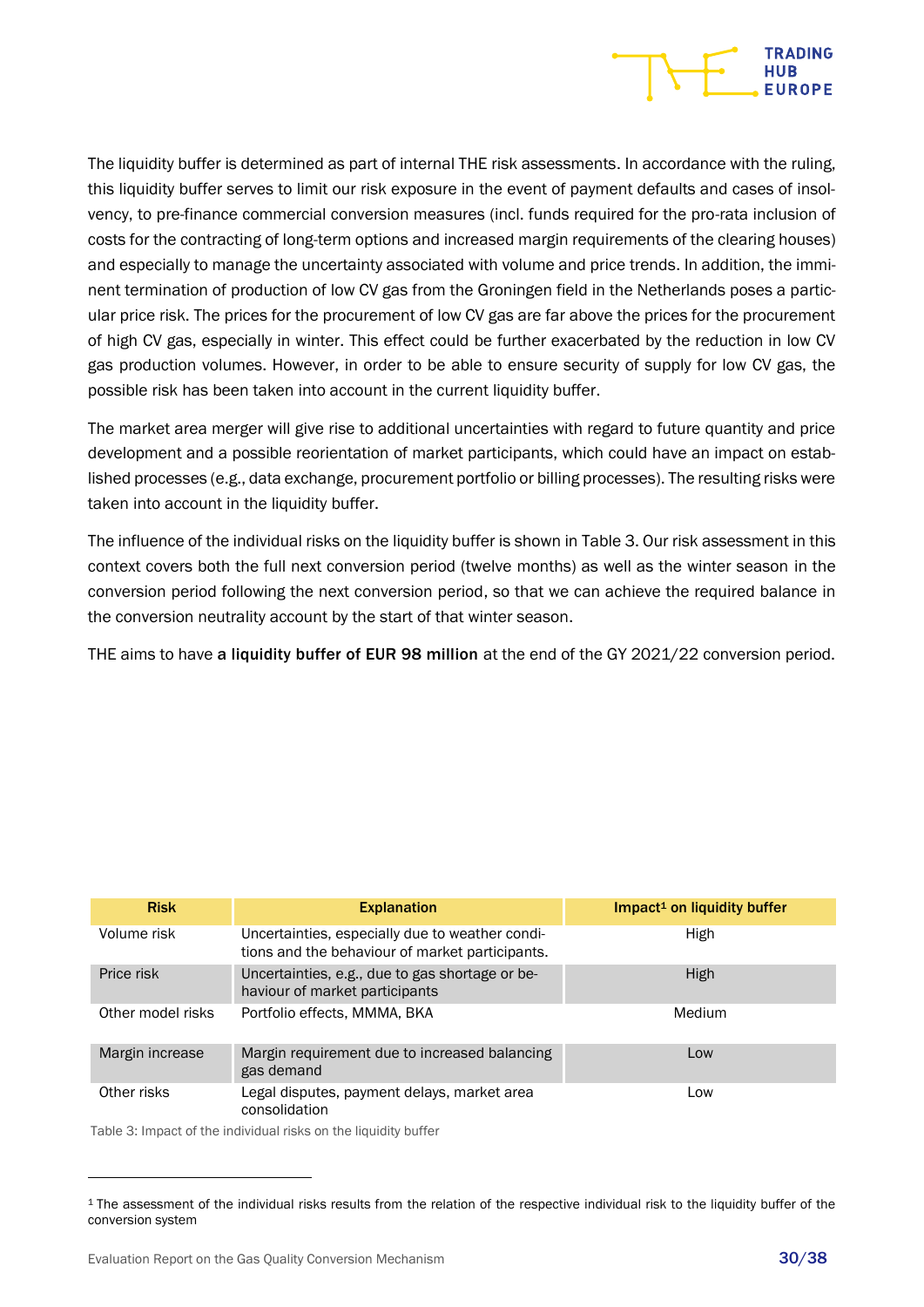## **TRADING HUB**

# <span id="page-30-0"></span>5 Necessity to retain the conversion fee

Section 3(c) of the operative provisions of the Konni Gas ruling imposes an obligation on THE to consider in its annual evaluation report whether it will be necessary to retain the conversion fee. These considerations are provided in this chapter.

## <span id="page-30-1"></span>5.1 Supply security risks dues to sharp drop in low CV gas production

Low CV gas production from the natural gas field in the Groningen area in the Netherlands has been impacted by unforeseeable cutdowns in production, which saw production output being scaled down enormously since 2013. On 29 March 20182, it was announced that gas production in the Groningen field would be discontinued. After a reduction in the production volume to below 11.8 bcm/a in GY 2019/2020, pro-duction is to be limited to 8.1 bcm/a for the gas year 2020/21 according to the decision of 21 September 20203. After commissioning of the nitrogen blending plant in Zuidbroek (planned for April 2022), production is to be gradually reduced to zero.

The reason for the above cutbacks in/discontinuation of production is a rise in the frequency of earthquakes registered in the region around Groningen, the cause of which is assumed to be the extraction of natural gas from the field. On 8 January 2018 an earthquake with a magnitude of 3.4 on the Richter scale struck the Netherlands, the strongest since 2012. The reduction in low CV gas production could only be offset by creating additional technical conversion capacity or by reducing low CV gas demand. Legal claims to have sufficient supplies of low CV gas provided so that the demand of German end users can be met are only available under the existing long-term supply contracts signed by German gas suppliers and Dutch producers. For the security of the supply of German end users of low CV gas it is therefore essential that German gas suppliers do not terminate their existing long-term supply contracts for low CV gas prematurely.

THE is of the view that the conversion fee is one of the factors that will motivate German suppliers to uphold their existing long-term supply contracts for low CV gas. This effect results from the fact that the conversion fee provides an incentive for suppliers to physically provide low CV gas for the supply of low CV end users. The conversion fee can therefore contribute to preventing supply security risks in the German low CV network areas, also in the long term.

## <span id="page-30-2"></span>5.2 Costs incurred under the conversion mechanism

After the costs of the conversion system (viewed across Germany as a whole) had been rather low in GY 2018/19 and GY 2019/20 compared to 2017/18 (EUR 5 million and EUR 10 million, respectively), they

<sup>&</sup>lt;sup>2</sup> Termination of natural gas extraction in Groningen [\(https://www.government.nl/documents/parliamentary-docu](https://www.government.nl/documents/parliamentary-documents/2018/03/29/kamerbrief-over-gaswinning-groningen)[ments/2018/03/29/kamerbrief-over-gaswinning-groningen\)](https://www.government.nl/documents/parliamentary-documents/2018/03/29/kamerbrief-over-gaswinning-groningen)

<sup>3</sup> Letter to Parliament on gas production in Groningen in gas year 2020-2021 (Dutch only[, https://www.rijksover](https://www.rijksoverheid.nl/onderwerpen/gaswinning-in-groningen/documenten/kamerstukken/2020/09/21/kamerbrief-gaswinningsniveau-groningen-gasjaar-2020-2021)[heid.nl/onderwerpen/gaswinning-in-groningen/documenten/kamerstukken/2020/09/21/kamerbrief-gaswinningsniveau-gro](https://www.rijksoverheid.nl/onderwerpen/gaswinning-in-groningen/documenten/kamerstukken/2020/09/21/kamerbrief-gaswinningsniveau-groningen-gasjaar-2020-2021)[ningen-gasjaar-2020-2021\)](https://www.rijksoverheid.nl/onderwerpen/gaswinning-in-groningen/documenten/kamerstukken/2020/09/21/kamerbrief-gaswinningsniveau-groningen-gasjaar-2020-2021)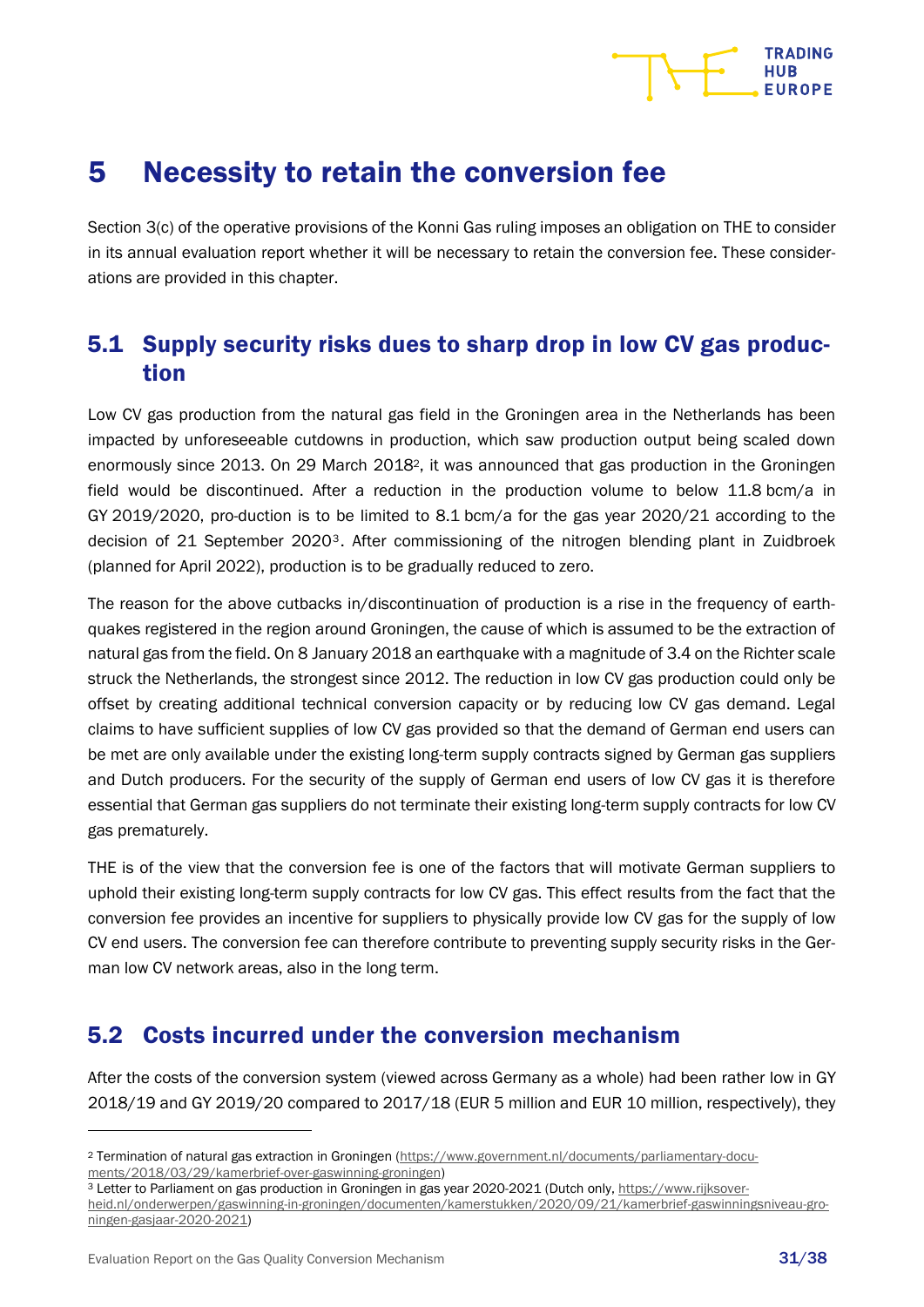

even exceeded the GY 2017/18 costs of EUR 48 million to reach EUR 51 million in GY 2020/21. Since no conversion neutrality charge was applied, the liquidity buffer in the conversion account, which weakens financial risks from the conversion system. Furthermore, due to trend situations such as under-supplied network accounts at very low temperatures, high proportions of balancing gas may not be allocated to the Konni system. Examples include the costs of procuring low CV gas of up to 400 GWh/day during the cold spell at the end of February/beginning of March 2018 and again at the end of January 2019, which were not allocated to the Konni system due to the lack of simultaneous sales in high CV gas.

Even so, our experiences in the NCG market area in spring 2016 and the strong increase in conversion volumes in both market areas in the last gas year have shown that there is a real risk of a full H-to-L market shift taking place – at least from a balancing perspective – if the H-to-L conversion fee is set too low. If this were to occur, it is likely that due to the large balancing requirements arising as a consequence especially in connection with the current gas prices, the costs incurred under the conversion mechanism would be high, resulting in a correspondingly high conversion neutrality charge which would then have to be borne by all market participants. Besides producing high costs, THE is of the view that such a development does not reflect the separate market roles as defined by law. The purpose of balancing actions should be to address gas imbalances on the gas networks but in no event should this mean that the MAM becomes the main buyer of gas in either gas quality.

In the other direction (L to H) we do not face such risks and problems on a comparable level. Despite the large-scale virtual conversion activities in this direction observed since the conversion fee for this direction is no longer charged, our conversion costs and technical and commercial conversion measures remained at a relatively low level.

As the above circumstances have not changed, it is our view that an appropriately priced H-to-L conversion fee – as defined in the amended Konni Gas ruling – remains a necessity.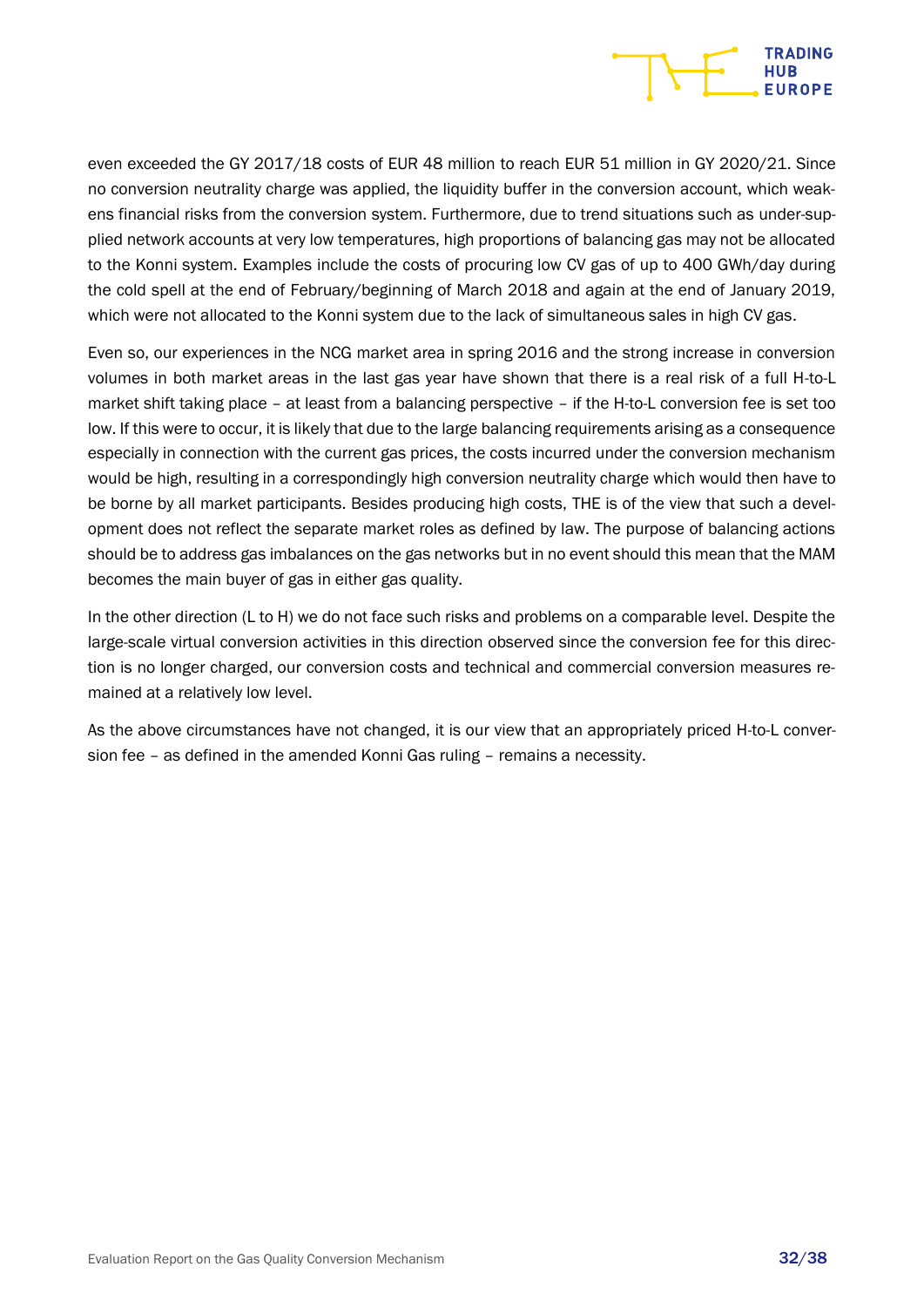## **TRADING HUB**

# <span id="page-32-0"></span>6 Conversion outlook for gas year 2021/2022

As the current winter period is not yet complete at the time of publication of the Conversion evaluation report and final data are not yet available for most months, the evaluations in the outlook for the gas year 2021/22 must be interpreted with reservation. The cut-off date for data collection is 25 January 2022.

With regard to the virtual conversion quantities (see [Figure](#page-33-0) 16) it can be observed that relatively large quantities have been converted in the direction from high CV to low CV quality (H to L) gas since October, which is untypical for the winter season. In the opposite direction from high CV gas to low CV gas, the quantities are below the cumulative quantity of the old market areas in the respective months of the previous year; in particular, the strong increase in January 2021 has not yet occurred in 2022. At this point one can only speculate whether this trend will continue in the further course of 2022 or what the reasons could be.

The technical conversion (see [Figure](#page-33-1) 17, [Figure](#page-34-0) 18 und [Figure](#page-34-1) 19) remains at a low level due to the reasons mentioned in chapter [2.2.](#page-12-0) The net direction of the technical conversion of the facilities that are included in the transportation tariffs changes from month to month. With regard to the provisional values shown in [Figure](#page-33-1) 17 it should be noted that the technical conversion quantities used for conversion purposes as part of Konni Gas have not yet been calculated. [Figure](#page-34-0) 18 shows that so far it has not been necessary to use the blending facility in Nowega's network, for which THE has to pay. In November in particular, transportation conversion was used quite extensively (see [Figure](#page-34-1) 19), which can be attributed to the generally high prices and thus also price differences between high CV gas and low CV gas for balancing actions taken in the opposite direction.

As expected, the development of the virtual and technical conversion quantities in the first months of GY 2021/22 is reflected in a similar trend for the commercial conversion quantities. As can be seen in [Figure](#page-35-0)  [20](#page-35-0) it is rarely necessary to resort to take balancing actions in the opposite direction. Due to the strong increase in gas prices at the beginning of the gas year, comparatively high costs were incurred for the very small quantities (see als[o Figure](#page-35-1) 21). The enormously high but at times also rapidly fluctuating prices led to the curious situation in December that THE was even able to achieve revenues of approx. EUR 200,000 on one day (16 December) through commercial conversion in the L-to-H direction.

It remains to be seen whether there will be a cold spell in February/March 2022 and/or whether conversion will again increase further in the H-to-L direction. It is also not yet clear how the costs attributable to the conversion system will develop over the course of the gas year. If conversion volumes similar to the first quarter of 2021 should occur at the current high prices, the conversion account will probably be very heavily debited. In general, the conversion behaviour in the joint market area remains difficult to assess; the unusual price situation in connection during the phase in which all players have to become familiar with a joint market area does not currently allow any reliable predictions.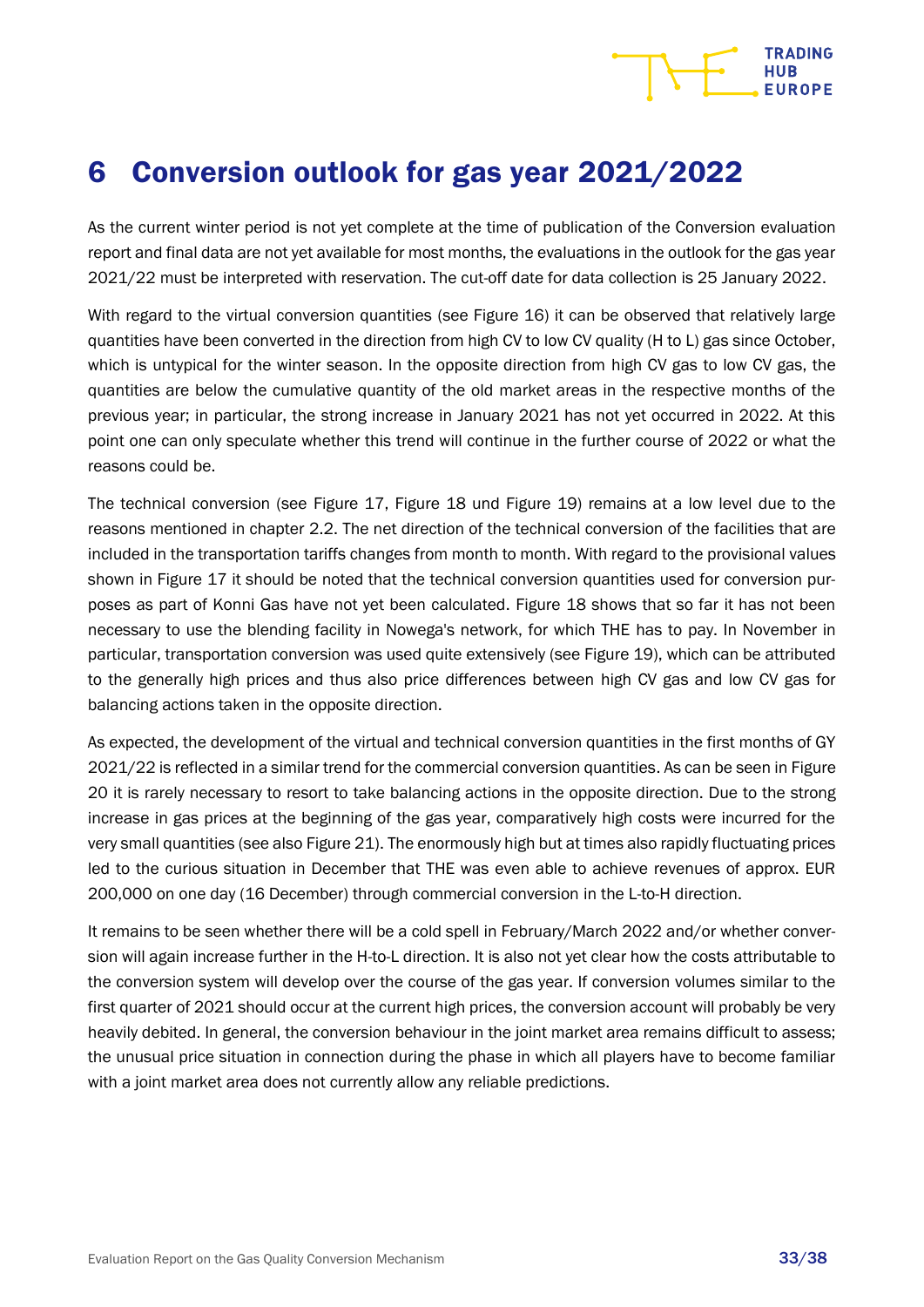



#### **Virtual conversion quantities (incl. preliminary figures)**

<span id="page-33-0"></span>Figure 16: Virtual conversion quantities (incl. preliminary figures)



**Technical conversion quantities - included in transportation tariffs (incl. preliminary figures)**

<span id="page-33-1"></span>Figure 17: Technical conversion quantities - included in transportation tariffs (incl. preliminary figures)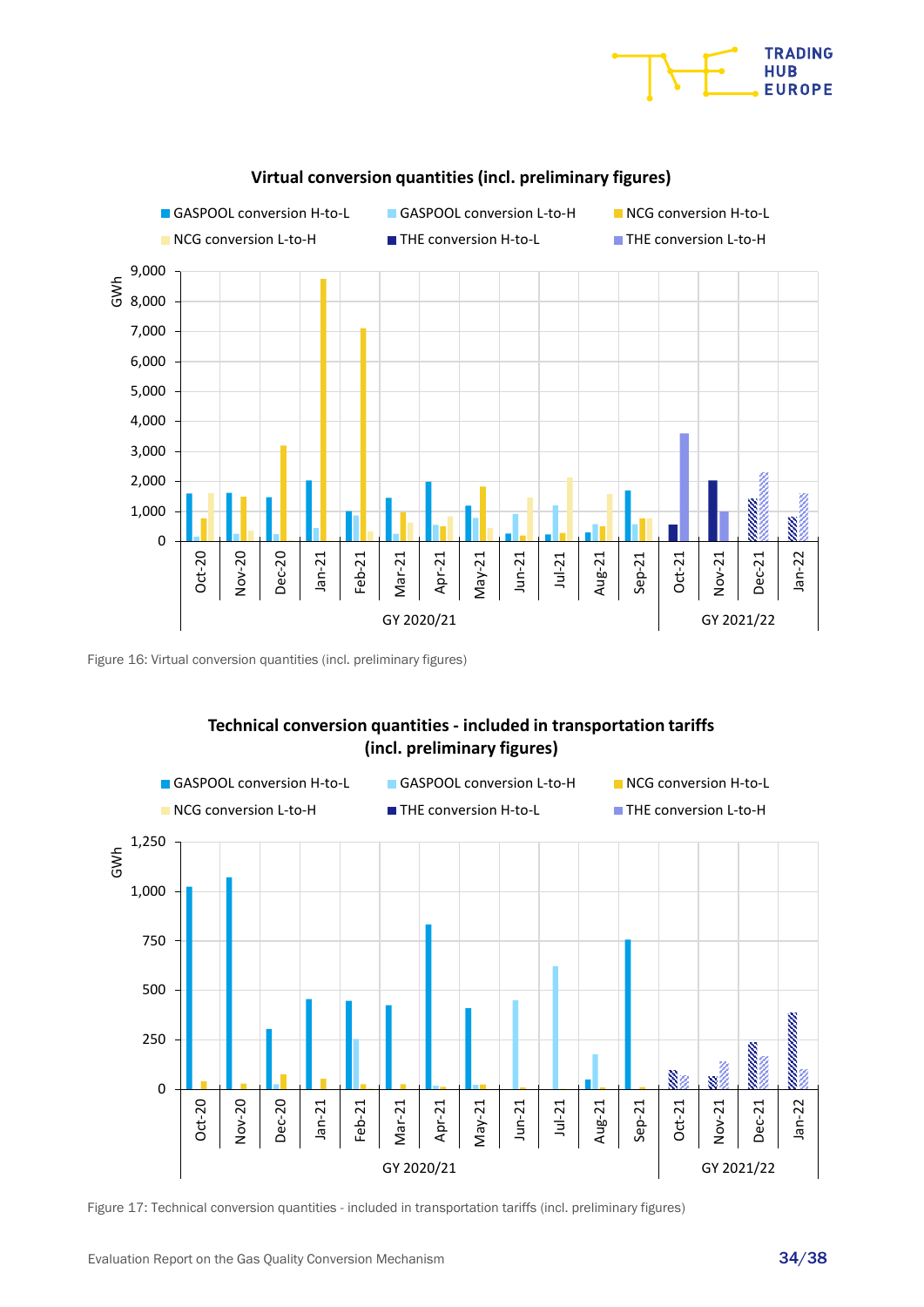

#### **Technical conversion quantities - not included in transportation tariffs (incl. preliminary figures)**



<span id="page-34-0"></span>Figure 18: Technical conversion quantities - not included in transportation tariffs (incl. preliminary figures)



<span id="page-34-1"></span>Figure 19: Gas imports and exports carried out for conversion purposes (incl. preliminary figures)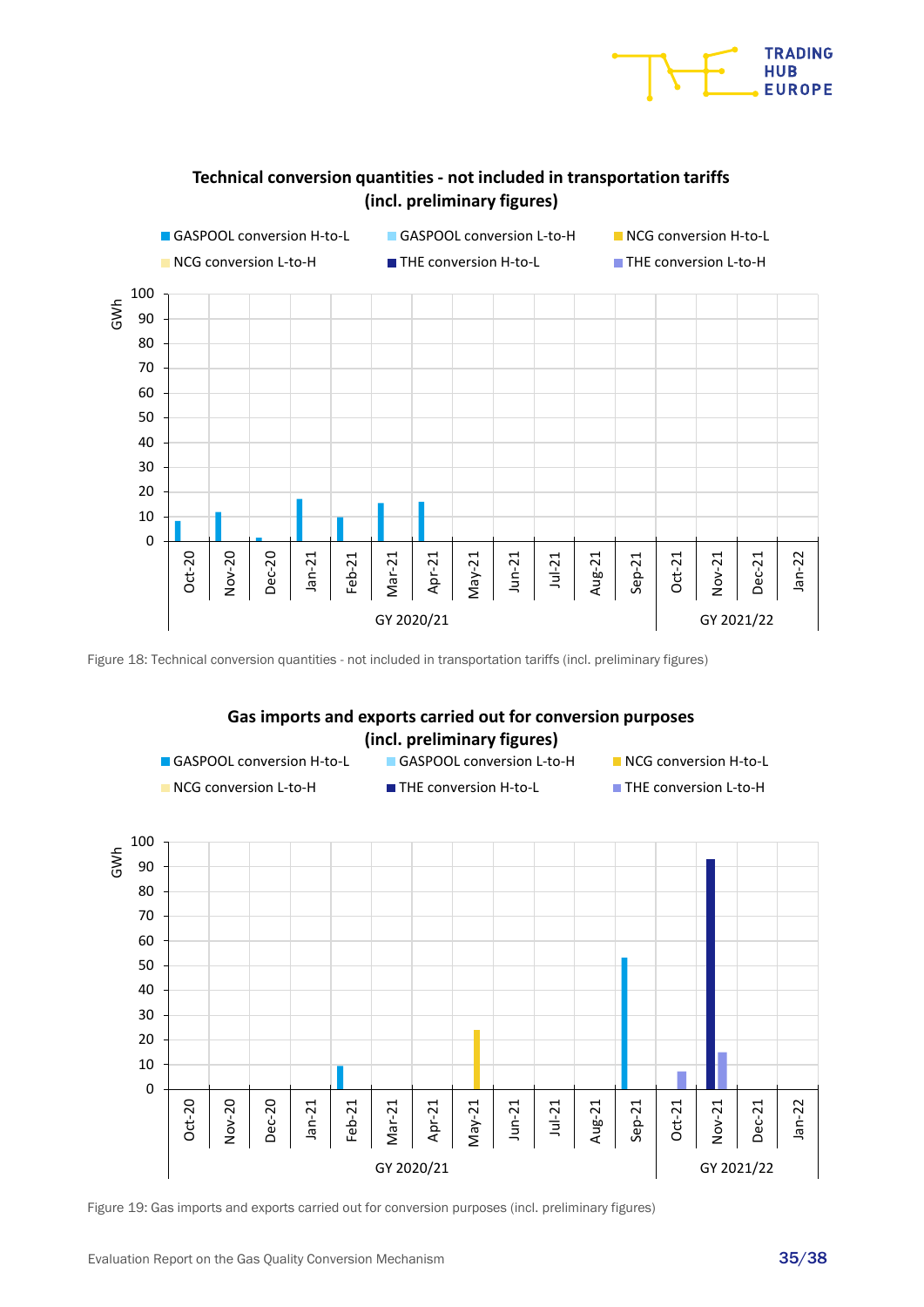



#### **Commercial conversion (incl. preliminary figures)**

<span id="page-35-0"></span>Figure 20: Commercial conversion quantities (incl. preliminary figures)



#### **Commercial conversion costs (incl. preliminary figures)**

<span id="page-35-1"></span>Figure 21: Commercial conversion costs (incl. preliminary figures)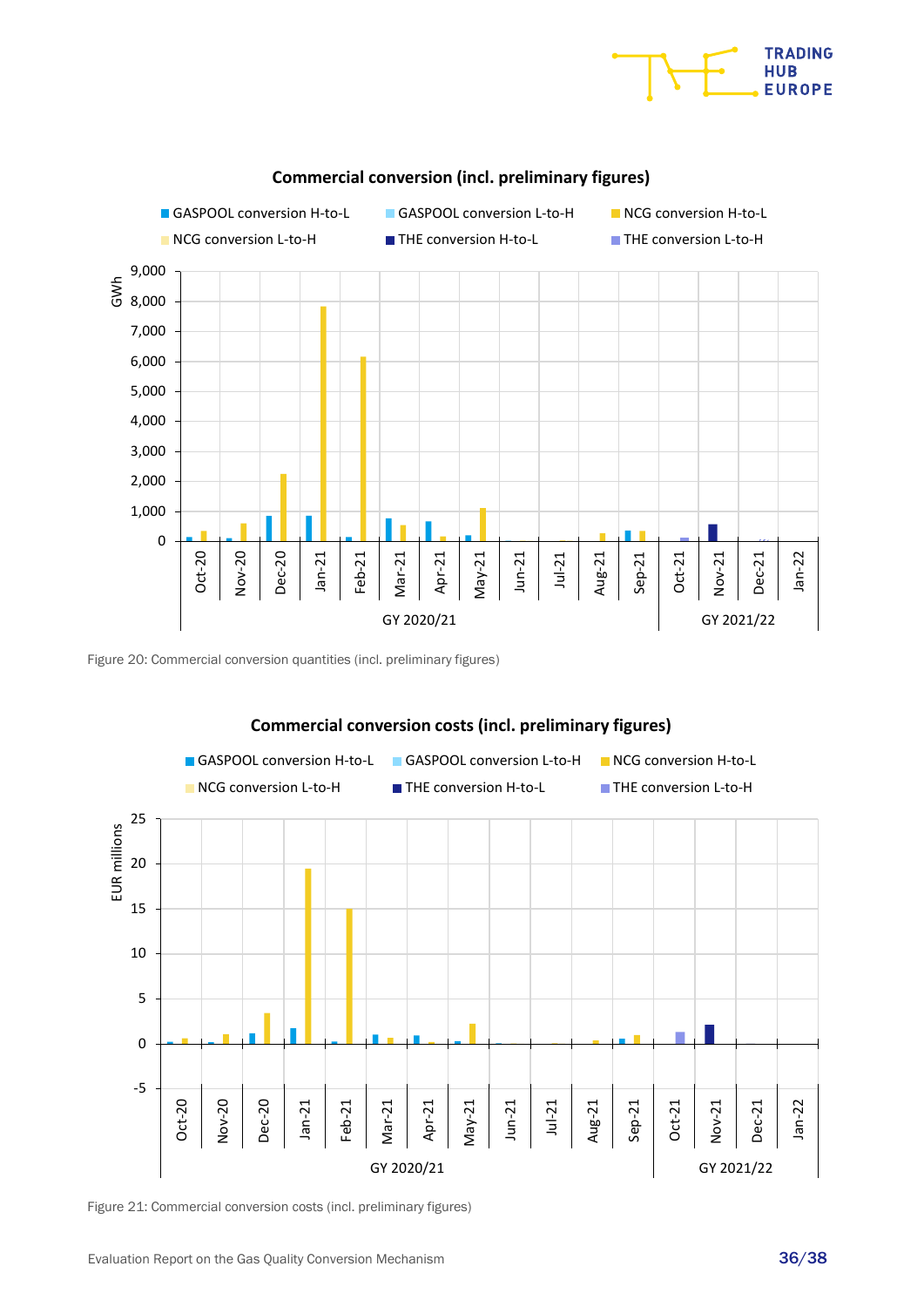